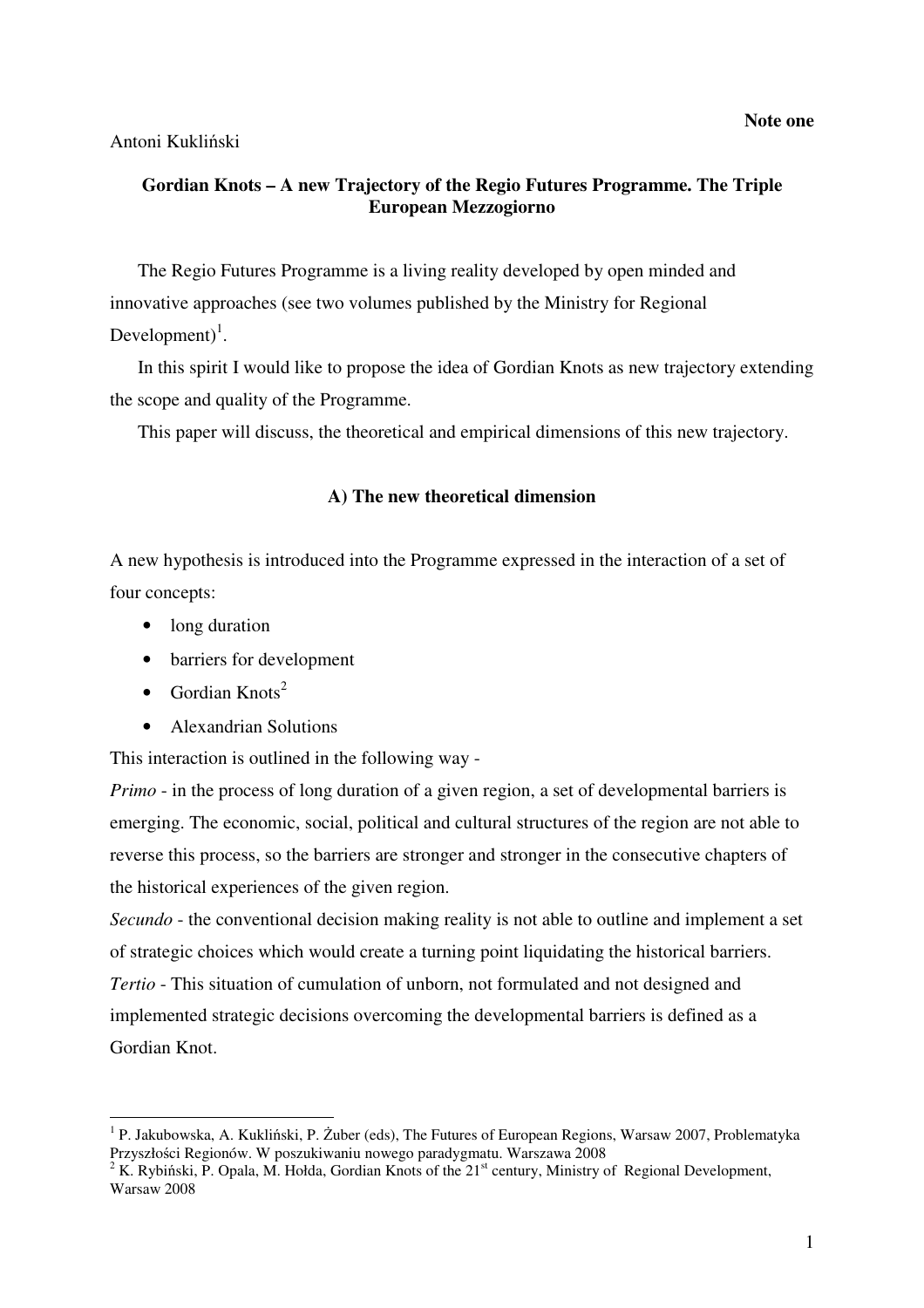*Quatro* - Following the failure of the conventional decision making process the Alexandrian Solutions are the only way to cut the Gordian Knots of the given Region.

The theoretical dimension of this new trajectory of the Programme – will continue and develop the content of the study of Krzysztof Rybiński, Paweł Opala and Marcin Hołda sponsored by the Polish Ministry for Regional Development. The Ministry will publish this study in June  $2008<sup>3</sup>$ .

As a follow up of my study Gordian Knots – a new trajectory of the Regio Futures Programme – Anna Gąsior-Niemiec will prepare a study – *The Goridan Knots in the European Scene. The experiences and prospects of Southern Italy, Eastern Germany and Eastern Poland*. The Gordian Knots team in the framework of the Regio Future Programme should be expanded. I would like to propose to invite to join the team the two eminent Italian personalities Bruno Amoroso and Simone Arnaldi. We should consider also the invitation of two eminent German social science personalities. Jochem Röpke and Jorg Assman.

Naturally these names are only examples of personalities who could prepare non conventional contributions concerning the triple European Mezzogiorno Southern Italy, Eastern Germany and East Poland.

**This line of thinking is indicating that is possible to imagine a team of 25 personalities which would be able to try to propose an intellectual and pragmatic breakthrough in the analysis of the Gordian Knots of the Triple European Mezzogiorno. The members of this team should be not paralyzed by the conventional wisdom and political correctness of the well established field of regional studies. We understand however that eminent personalities of the mainstream of European regional studies should join the team to expose the** *classical point of view***.** 

In this way this paper could be seen as the beginning of a team of 25 personalities involved in a set of studies.

# *The Gordian Knots in the European Scene The Experiences and Prospects of Southern Italy, Eastern German and Eastern Poland.*

This set of studies should get a tolerant and open minded support of the political and academic domain of Germany, Poland and Italy. The regional establishment in these three countries should be interested in non conventional approaches to the triple European Mezzogiorno.

<sup>&</sup>lt;sup>3</sup> See foot note two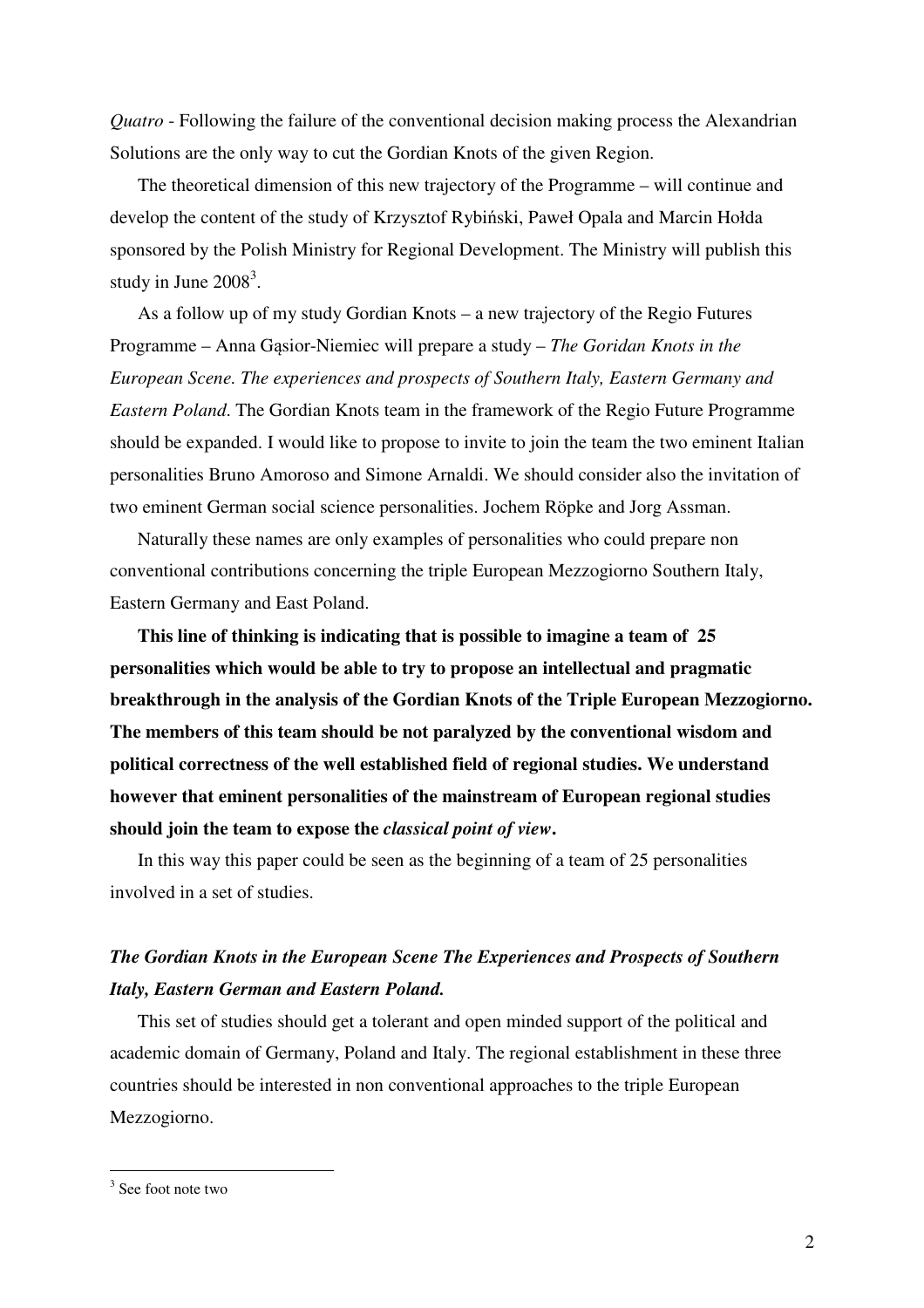We hope that the proposed team will be supported also by the European Union and by OECD. The process to incorporate the Gordian Knots idea into the Regio Futures Programme will be started already in June 2008 (The Bristol Conference June 9-10 2008) in the framework of an international conference organized by the Polish Ministry of Regional Development *,,The Future of Regions in the perspective of global change"*. The conference will be a sequence of six panels:

**Panel One** – The Regio Future Programme experiences and prospects.

**Panel two, three, four and five** – The Regio Futures Programme, The case studies of Regions A B C D.

**Panel six** – Gordian Knots, Alexandrian Solutions, Corporations, Regions. In autumn the Polish Ministry of Regional Development will publish the Post Conference volume – The Future of Regions in the perspective of global change including already some contributions related to the Triple European Mezzogiorno. If panel six of the June Conference will be a great success and if the perspective of Gordian Knots team will be very bright then the Polish Ministry of Regional Development might consider to organize a grand or a small conference an The Triple European Mezzogiorno. Depending on the attitude of the most important institutions involved in the Triple European Mezzogiorno – this could be a grand conference involving the interested political actors or a working shop involving a group of 25 experts discussing the non conventional observations and proposals related the studies of the triple European Mezzogiorno.

#### **B) The case of Eastern Poland**

Eastern Poland is the least developed region in Poland and at the same time the frontier region of the European Union. This is probably the deep motivation of the Polish Ministry of Regional Development and the European Commission to sponsor and publish a set of comprehensive studies analyzing the structures and functions of territorial units representing the differentiated reality of Eastern Poland. In 2007 the Polish Ministry of Regional Development has published an impressive volume of  $600 \text{ pages}^4$ .

<sup>4</sup> Ekspertyzy do Strategii Rozwoju Społeczno – Gospodarczego Polski Wschodniej

Tom 1 - Rozwój Polski Wschodniej, Narodowa Strategia Spójności, Ministerstwo Rozwoju Regionalnego, Warszawa 2007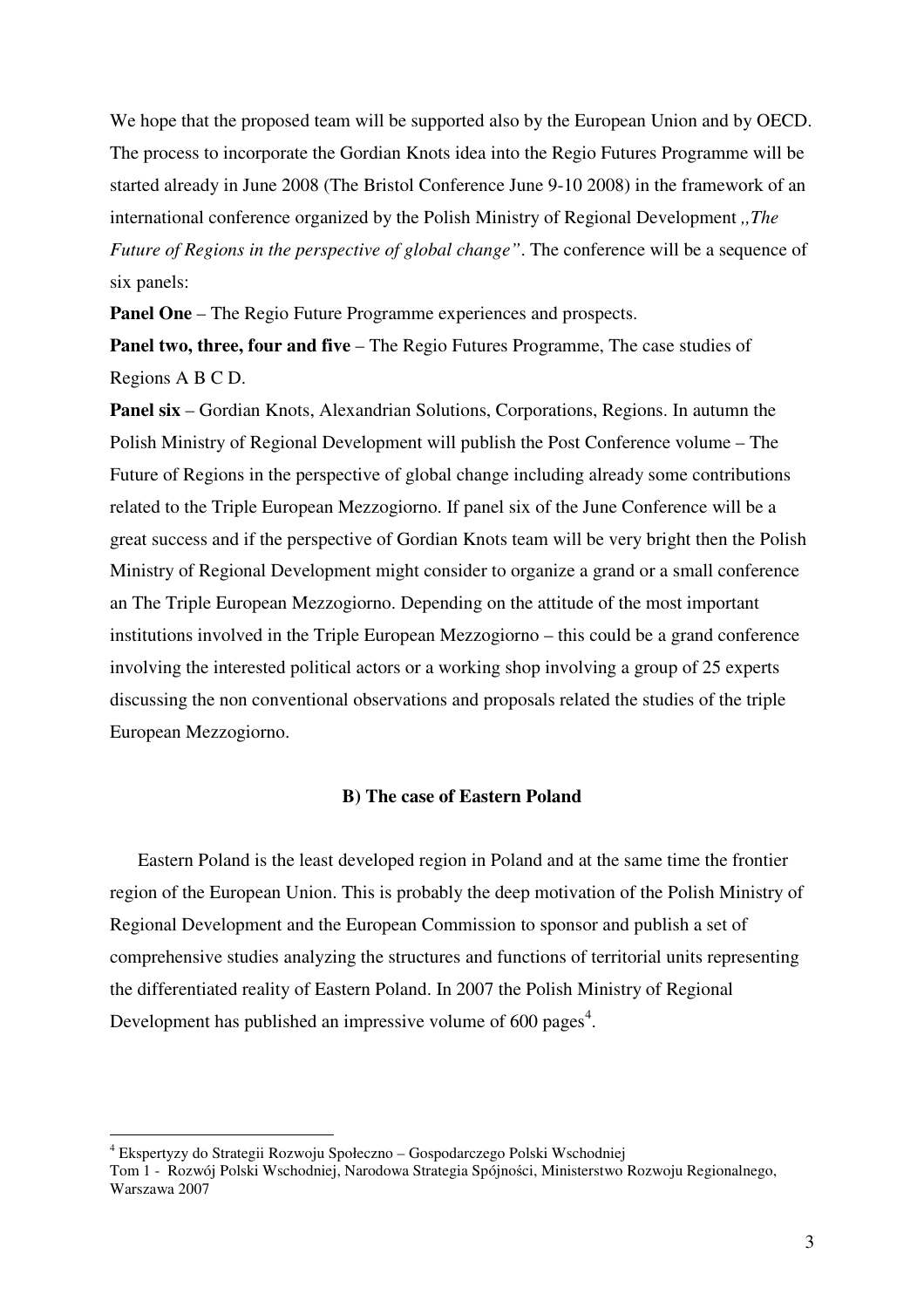**Expert studies – contributions to the strategies of socio-economic development of Eastern Poland in the perspective of the year 2020.** The 15 contribution published in this volume are written in a spirit of analytical diagnosis of the state of Eastern Poland at the beginning of the XXI century. The strategic spirit of the volume is weaker than the diagnostic spirit. Each contribution published in this volume is a valuable document of good academic and pragmatic performance. The volume is however not an example of an integrated effort testing jointly a leading hypotheses of the volume. The leading hypotheses was formulated in the introduction by J. Szlachta<sup>5</sup>.

*These regions have the features of the enchanted circle of backwardness created by the low level of human capital, low level of territorial accessibility, low level of infrastructural development, low level of incomes produced in this area and a very high dependence an agriculture.* 

This is a very courageous formulation introducing the classical term ,,*backwardness*" which for reasons of academic diplomacy in the last twenty years was replaced by milder concepts of *less favored* or *less developed regions*. Unfortunately this leading hypotheses was introduced not *ex ante* but *ex post* into the processes of the preparation of the volume. In other words in the individual contributions published in the volume we are not able to find a sequence of interpretations of the *enchanted circle of backwardness* of Eastern Poland. The interpretations of this type would create an intellectual and pragmatic enrichment of the Polish scene of regional policy and regional studies. In this context I would like to formulate the following proposal for the consideration of the Polish Ministry of Regional Development and of the European Commission. Let us publish as volume three of the REDEFO Forum, a synthetic volume in English analyzing the *enchanted circle of backwardness of Eastern Poland.* 

We could use also another title *The Gordian Knots of Eastern Poland.* The essence of this proposal is to create for the authors of the grand polish volume an new inducement to prepare short papers in English facing the leading hypothesis in the interpretation of the drama of Eastern Poland.

 5 Ekspertyzy op. cit. Str. 5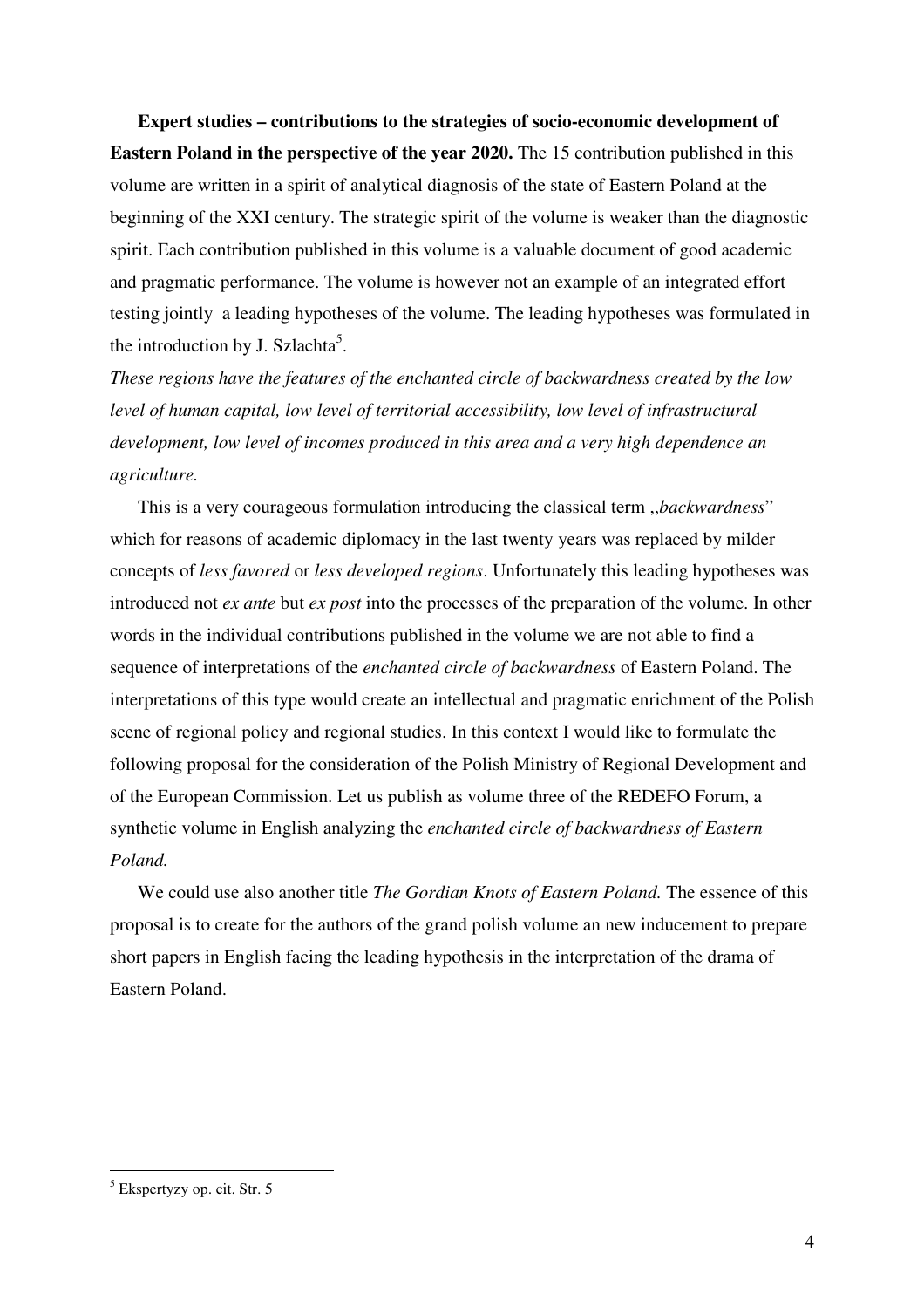# **C) The case of Eastern Germany. The approaches of the main stream of the German Raumforschung.**

Historically the German mind has created the foundations of the theory of location as an outstanding stream in the global scene of social sciences<sup>6</sup>.

At the beginning of the XXI century Germany is the best example of a country having a strong network of spatial research institutions representing the highest level of academic perfection and conventional wisdom. This academic perfection and conventional wisdom is well documented by a new volume sponsored by five best Ramforschung Institutes in Germany. This volume<sup>7</sup> Restructuring Eastern Germany is a set of 15 papers prepared by a group of very eminent authors.

Each paper is a valuable contribution in the field of Ramforschung. The papers are in most cases assuming that the spatial analysis is a highly autonomous field which can be discussed outside the grand fundamental problems of the reality. I this case the grand, fundamental problem is the drama of the Eastern Germany, The Gordian Knots of Eastern Germany, the question who is responsible for the creation of the German Mezzogiorno? The analysis of the spatial problems of Eastern Germany without the substantial and methodological reflexion related to the deep political, economic and social roots of these spatial problems is reducing the dimensions and validity of this analysis to de facto Schein probleme. I understand that this critical evaluation of the fundamental assumptions and performance of the German Ramforschung may be wrong. May be that this Ramforschung is reflected in regional studies which have an outstanding academic and pragmatic validity. There is no doubt hoverer that an international conference exposing the weakness of the German Ramforschung in the interpretation of the East German Experiences – would be fascinating academic and pragmatic experience.

\* \* \*

My critical attitude is firmly stressing that the volume Restructuring Eastern Germany is a very important publication as a testing field for the power and weakness of the substance and methodology of the German Ramforschung. This test has not only a significance from the point of view of German regional studies, this test is valuable also from the point of view of

<sup>6</sup> Compare. U. Blume, R. Funck, S. Kowalski, A. Kukliński (eds) Space, Structure, Economy. A tribute to August Losch, Nomos, Baden-Baden 2007

<sup>&</sup>lt;sup>7</sup> S. Lentz (ed) German Annual of Spatial Research and Policy. Restructuring Eastern Germany, Springer, Berlin 2007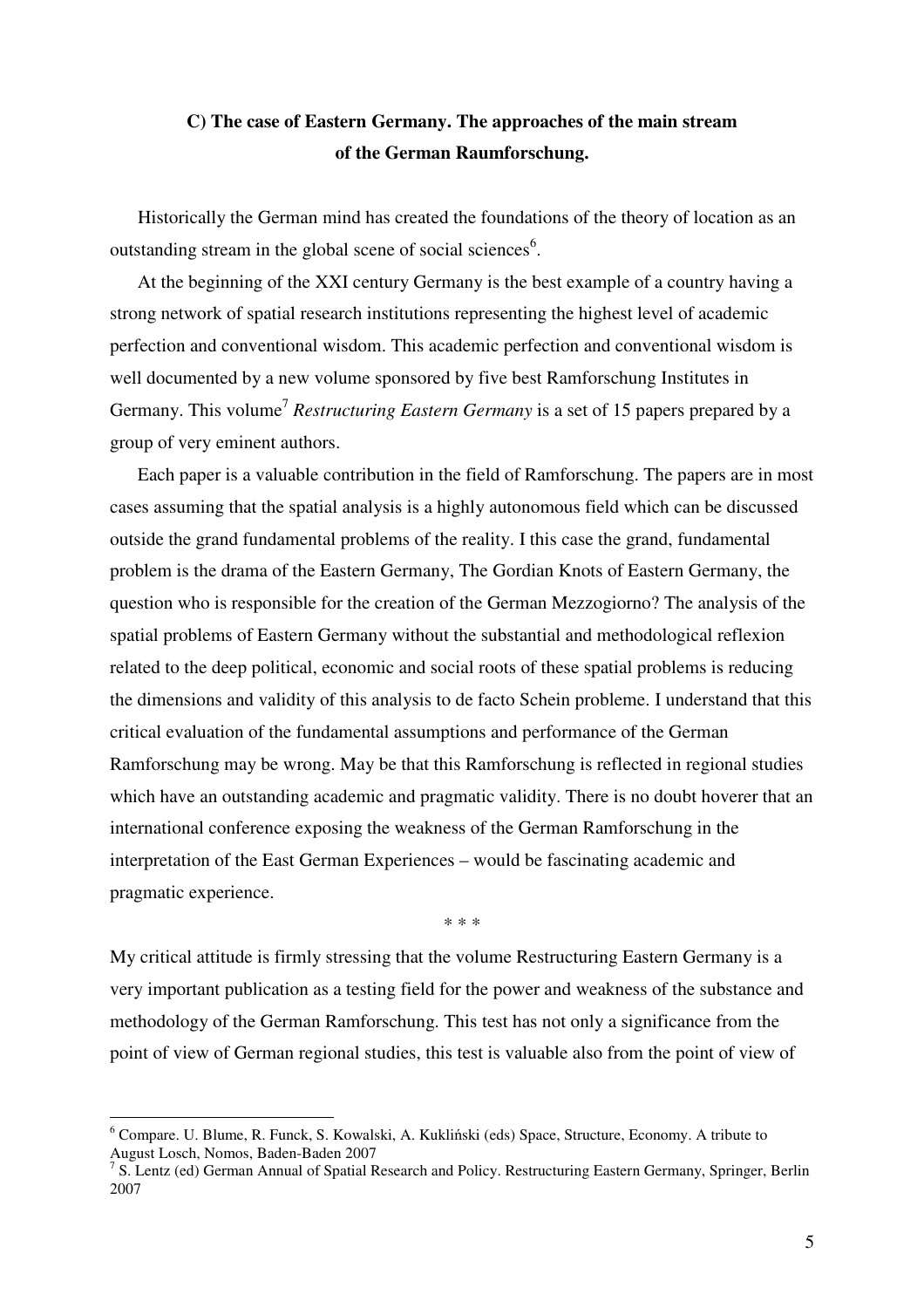the broad European scene: for the discussions related to the process of the emergence of the European doctrine of regional development.

#### **D) The case of Eastern Germany – The approaches of non conventional wisdom**

It is a great intellectual satisfaction to read the brainstorming paper *,,East Germany in the development trap or the Münchhausen Chance"*<sup>8</sup> . This is a paper which is trying to understand the grand historical drama of Eastern Germany. The mindset proposed in this paper will be useful not only in the interpretation of the experiences of Eastern Germany but also the experiences of Southen Italy and Eastern Poland.

This paper is a contribution in the discussion of the Triple European Mezzogiorno. I will not to try to outline the content of the paper in a systematic way. I will try only to present five observations which are my interpretations of this paper important for the discussion related to the Triple European Mezzogiorno.

**One** – The East German drama and the East German Gordian Knots were created by the strategy of the unification of Germany including the wrong idea of the parity of the West and East German Mark<sup>9</sup>. This strategy was leading to deinstrualization and deinnovation of eastern Germany. This strategy has de facto introduced the passive model of adaptation leading to the south Italian pattern of social transfers.

**Two<sup>10</sup>** – It is impossible to create development using as the only way to pump the external resources in to the machine of the economy

**Three<sup>11</sup>** – the input logic was a wrong approach to the strategies of the development of Eastern Germany. According to J. Röpke this wrong approach was embedded in the mainstream neoclassical model<sup>12</sup>

**Four** – the input logic should be replaced by the innovation logic of reconfiguration of the production factors following the approaches of J. Schumpeter $^{13}$ 

**Five** – we should consider the following metaphor related to the adventures of Karl Fridrich baron von Münchhausen<sup>14</sup>. In a desperate situation the strong arm of baron von Münchhausen grabbed his hair and pulled himself and his horse out of the bog. Can also the region pull itself

9 compare J. Röpke p. 24

<sup>&</sup>lt;sup>8</sup> J. Röpke, Ost -Deutchland in der Entwicklunges Falle. Oder die Münchhausen chance, Perspective 21, Issue 21-22, p. 19-40

<sup>10</sup> compare J. Röpke p. 21

<sup>&</sup>lt;sup>11</sup> compare J. Röpke p. 21

 $12$  compare J. Röpke p. 20

<sup>&</sup>lt;sup>13</sup> compare J. Röpke p. 21

 $14$  compare J. Röpke p. 19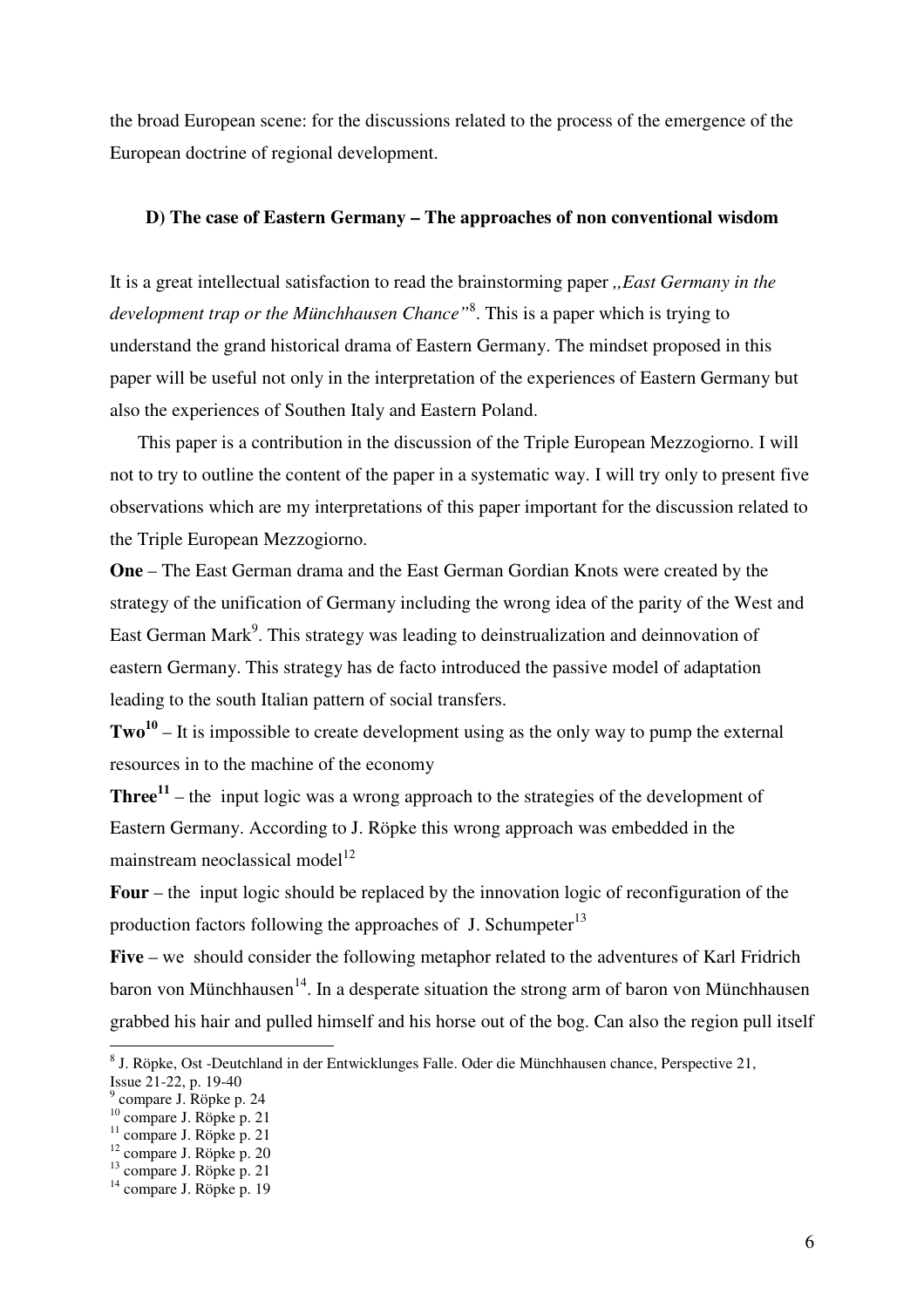out of the economic bog using the move of baron von Münchhausen? According to J. Röpke the regions have no alternative in relation to this Münchhausen process $^{15}$ .

\* \* \*

Maybe it is already to late to invite J. Röpke to participate in our Conference The Future of Regions in the perspective of global change. But we can invite J. Röpke to prepare a contribution the post conference volume and to participate in our Programme and our next conferences. The same solution can be proposed to dr. J. Assman author of the brainstorming paper The spectre of Mezzogiorno<sup>16</sup>. In this paper we find the opinion that Germany in the next decades can be confronted with a danger of a second Mezzogiorno. This point of view is directly supporting my idea that the metaphor of Mezzogiorno could be successfully applied in the interpretation of the regional scene in Italy, German and Poland.

#### **E) The case of the Italian Mezzogiorno**

There are very few regions in the global scale, which have a better coverage in comprehensive studies of social sciences geography and history than the Italian Mezzogiorno<sup>17</sup>. In this context also the relative cognitive power of social science and the imagination of the artist should be mentioned. In this framework of this paper let us concentrate attention on the sequence long duration, barriers for development, Gordian Knots. The experience of the Italian Mezzogiorno is a classical example of the power of long duration, which could be seen in the perspective of centuries or even millennia. This long duration has created the unique cultural landscape of the Italian Mezzogiorno. This landscape is a great resource for the future. This long duration has created also barriers for development embedded in the history of social and political structures and in the patterns of personalized mind sets and behaviors. The cumulation of those barriers has created the Gordian Knots of the Italian Mezzogiorno. No Alexandrian Solution to untangle this knot was found in the policies of the Italian government or in the policies the European Union. We must have the courage to formulate the question *why* even if we are not able to find a satisfactory answer.

 $\overline{a}$ 

T.G. Grosse, Polityka regionalna Unii Europejskiej – Przykład Grecji, Włoch, Irlandii i Polski, Warszawa 2004 A. Gąsior-Niemiec, Mezzogiorno – Próba reinterpretacji, Studia Regionalne i Lokalne nr 1/2003

<sup>&</sup>lt;sup>15</sup> compare J. Röpke p. 19

<sup>&</sup>lt;sup>16</sup> J. Assman, Das Gespenst des Mezzogiorno. Welches Entwicklung scenario erwartet Ost-Deutchland, Perspective, op. cit. p. 41-70

<sup>&</sup>lt;sup>17</sup> Compare OECD, Territorial Review Italy, OECD Paris 2001,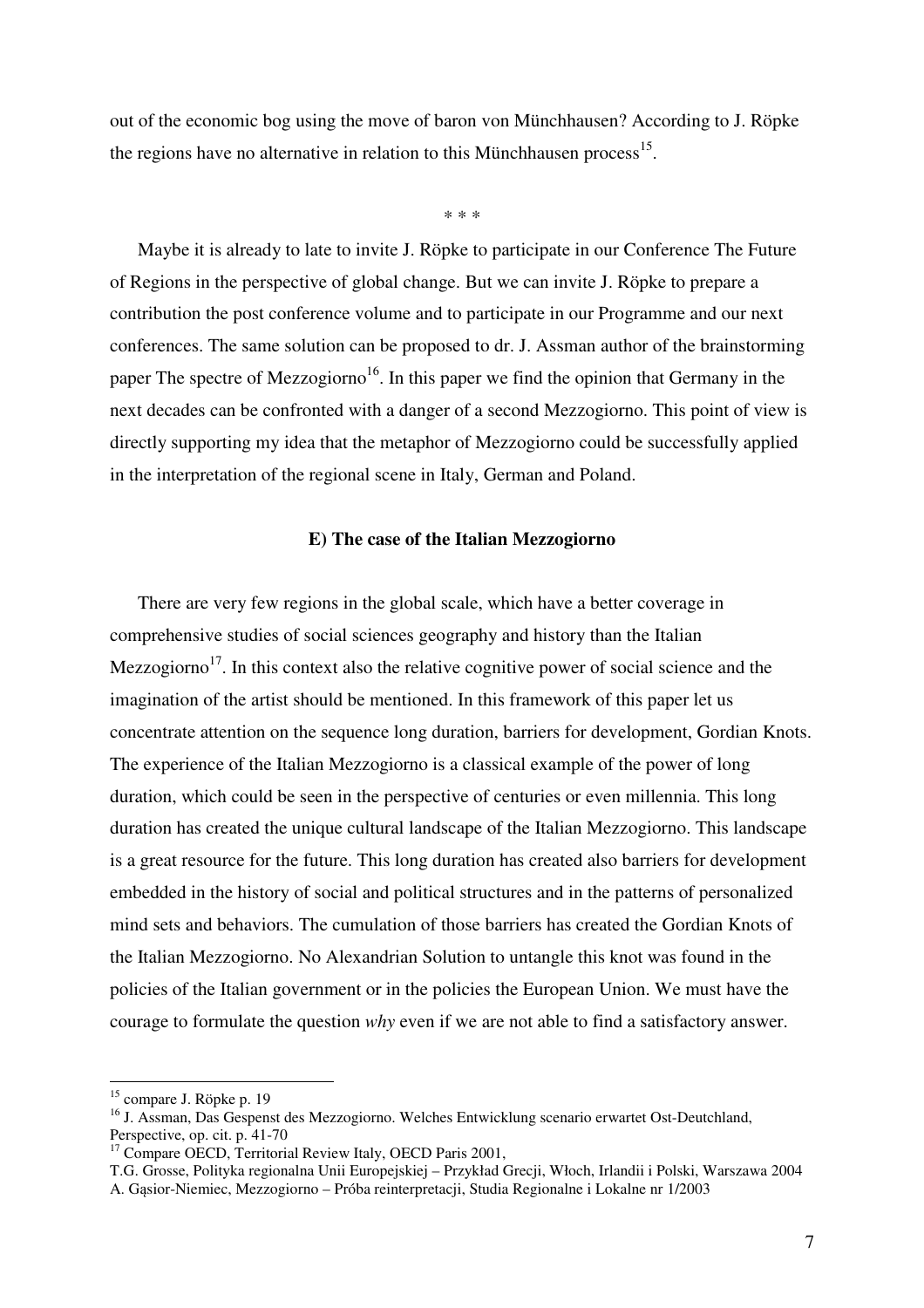#### **F) The Gordian Knots of the Triple European Mezzogiorno**

This paper is just an introduction, to discuss the question, how to incorporate a new trajectory into the Regio Futures Programme. I am convinced that the Triple European Mezzogiorno is an excellent new field for the expansion and success of the Regio Futures Programme. In this new field we have an innovative opportunity to challenge and compare three schools of regional studies: the Italian, the German and the Polish school<sup>18</sup>. At the same time this new field of Triple European Mezzogiorno will be an encounter of strong currents of conventional and not conventional wisdom very deeply demonstrated in the case of Eastern Germany but also in the Polish and Italian cases.

\*\*\*

The Regio Futures Programme is a living innovative reality. This assumptions should be confronted by the high quality of all our activities leading to the continuus development of the Programme.

Warsaw May 2 2008

<sup>&</sup>lt;sup>18</sup> Compare A. Kukliński, K. Pawłowski (eds) Europe – the strategic choices p. 245-297, Reupus series, Nowy Sącz 2005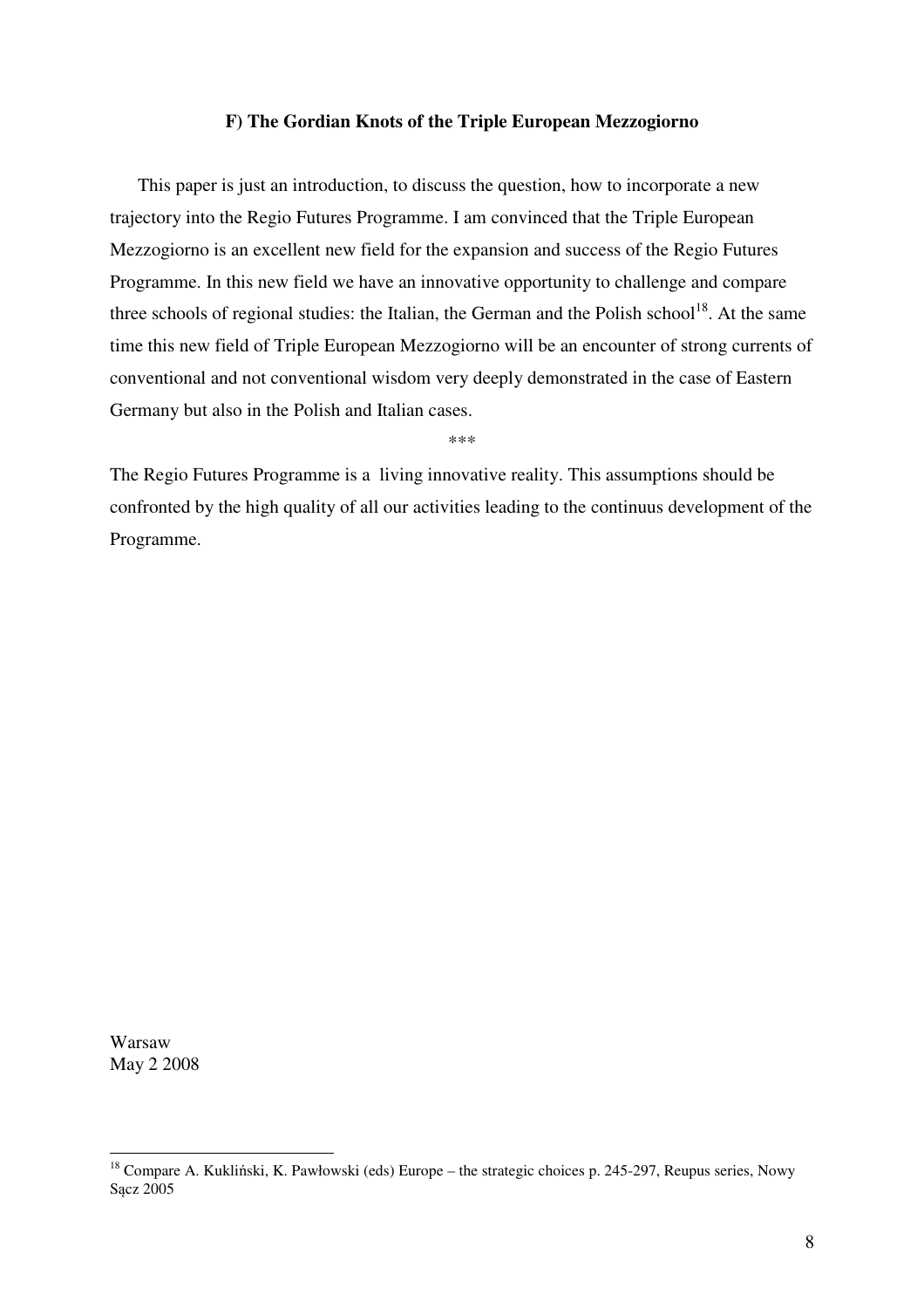#### Antoni Kukliński

 $\overline{a}$ 

## **The Triple European Mezzogiorno. Post Scriptum One. The holistic methodology**

The classical approach of comparative studies would accept three basic units of analysis: Southern Italy, Eastern Germany and Eastern Poland. These three macro regions would be the framework for interregional comparative analysis, observations and value judgments. The second level of comparative analysis would be related to the intraregional differentiation of Southern Italy, Eastern Germany and Eastern Poland following the conventional regional analysis in these three countries – the German book and the Polish book are good examples of this approach. In our Progamme we are planning to go beyond this classical framework and propose an integrated, holistic analysis of the community of Nuts 2 and Nuts 3 regions. In this way an integrated and statistically documented vision of the Triple European Mezzogiorno will emerge. The next step is to prepare a comprehensive and dynamic typology of the Nuts 2 and Nuts 3 Regions of the Triple European Mezzogiorno<sup>19</sup>. This integrated vision of the Multilevel Regional Community of The Triple European Mezzogiorno will create a new comparative perception and new analytical and pragmatic inspiration to see the case of Southern Italy, Eastern Germany and Eastern Poland not only in the framework of Italy, Germany and Poland, but also as an European problem of long duration, barriers for development and Gordian Knots. The Triple European Mezzogiorno seen in the perspective of a holistic methodology would be also a creative inspiration for the Regio Futures Programme, introducing into this Programme macro regional units having their roots in the experiences of different European Countries.

We see in this context a fascinating question – why different long durations have created similar barriers and Gordian Knots in Southern Italy, Eastern Germany and Eastern Poland. The test of this hypothesis is a great challenge for social sciences and regional studies in Europe.

<sup>&</sup>lt;sup>19</sup> Compare : P. Jakubowska, A. Kukliński, P. Żuber (eds) The Future of European Regions, Warsaw 2007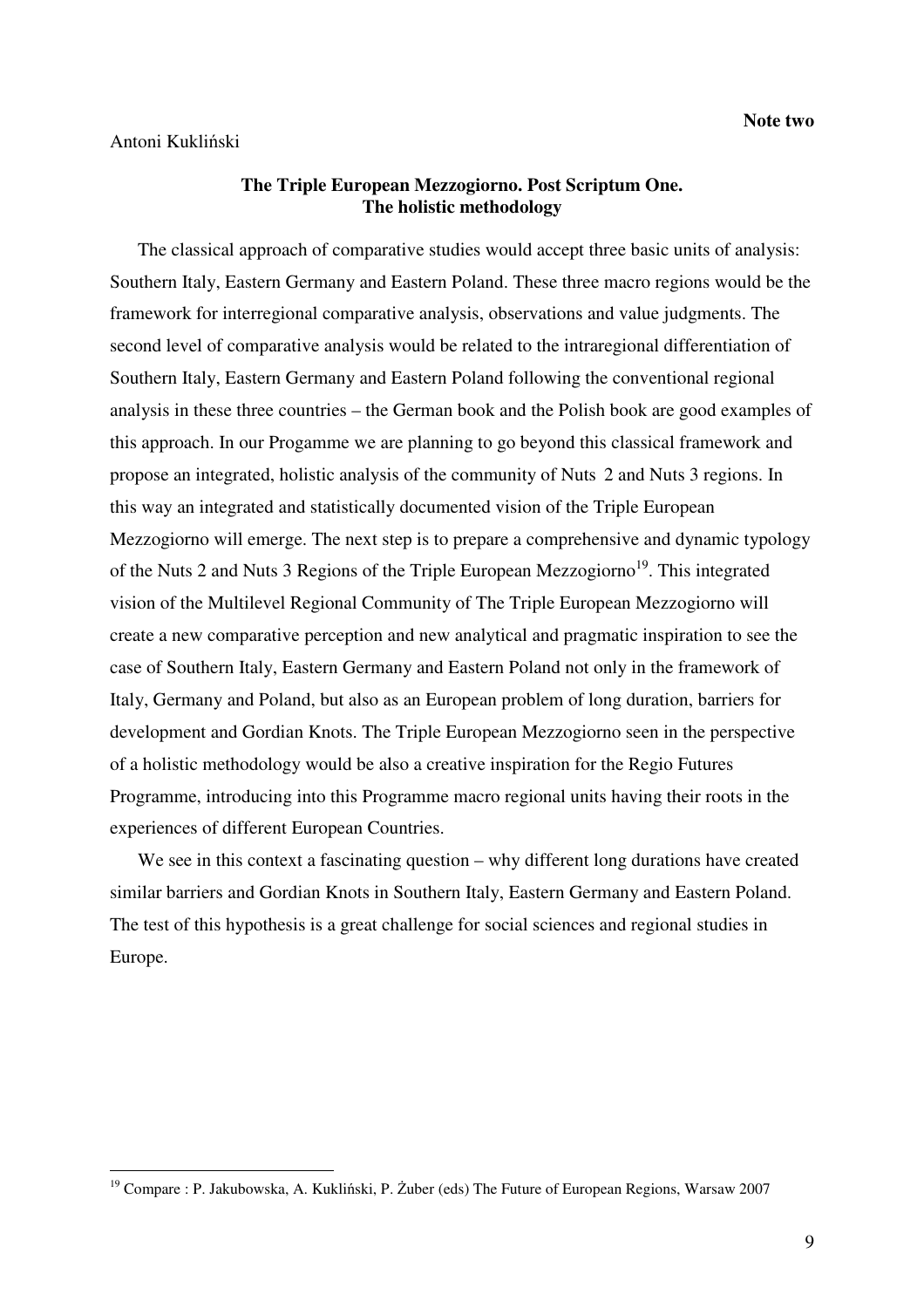# **The Triple European Mezzogiorno. Post scriptum two. The dynamic network of structures and processes.**

There is a second holistic dimension in our studies related to the Triple European Mezzogiorno. This dimension is to see this Mezzogiorno as a dynamic network of structures and processes deeply rooted in history and strongly represented in present performances. Let us consider the following matrix of holistic interdependencies.

# **Table 1 The matrix of holistic interdependencies**

| <b>Structures</b> | Processes |            |        |          |  |  |
|-------------------|-----------|------------|--------|----------|--|--|
|                   | political | economical | social | Cultural |  |  |
| Political         |           |            |        |          |  |  |
| Economic          |           |            |        |          |  |  |
| Social            |           |            |        |          |  |  |
| Cultural          |           |            |        |          |  |  |

In the explanation of the drama of the European Mezzogiorno only holistic interpretations have an analytical and prospective validity. The drama of the European Mezzogiorno is a holistic drama of long duration where the political, economic, social and cultural processes are creating the structures which in turn reinforce the processes leading to the emergence of barriers for development and of Gordian Knots. In this paper we have the tormenting attitude to try to formulate the central hypothesis for the studies of the European Mezzogiorno. To our mind the most advanced thinking in this field in represented by two authors (J. Röpke and J. Assman) quoted already in this papers.

# **The Triple European Mezzogiorno. Post scriptum three. The inspiration of Robert Putnam.**

In 1993 the path breaking book of R. Putnam was published $^{20}$ . In a very short time the competent Polish translations was also available<sup>21</sup> This book is presenting a theoretical and empirical model – how to design and implement innovative comparative studies, analyzing the efficiency of regional government. This model should be tested now in the comparative

 $20$  R. Putnam, Making democracy work: civic traditions in modern Italy. Princeton University Press, 1993.

<sup>21</sup> R. Putnam, Demokracja w działaniu, Znak, Kraków 1995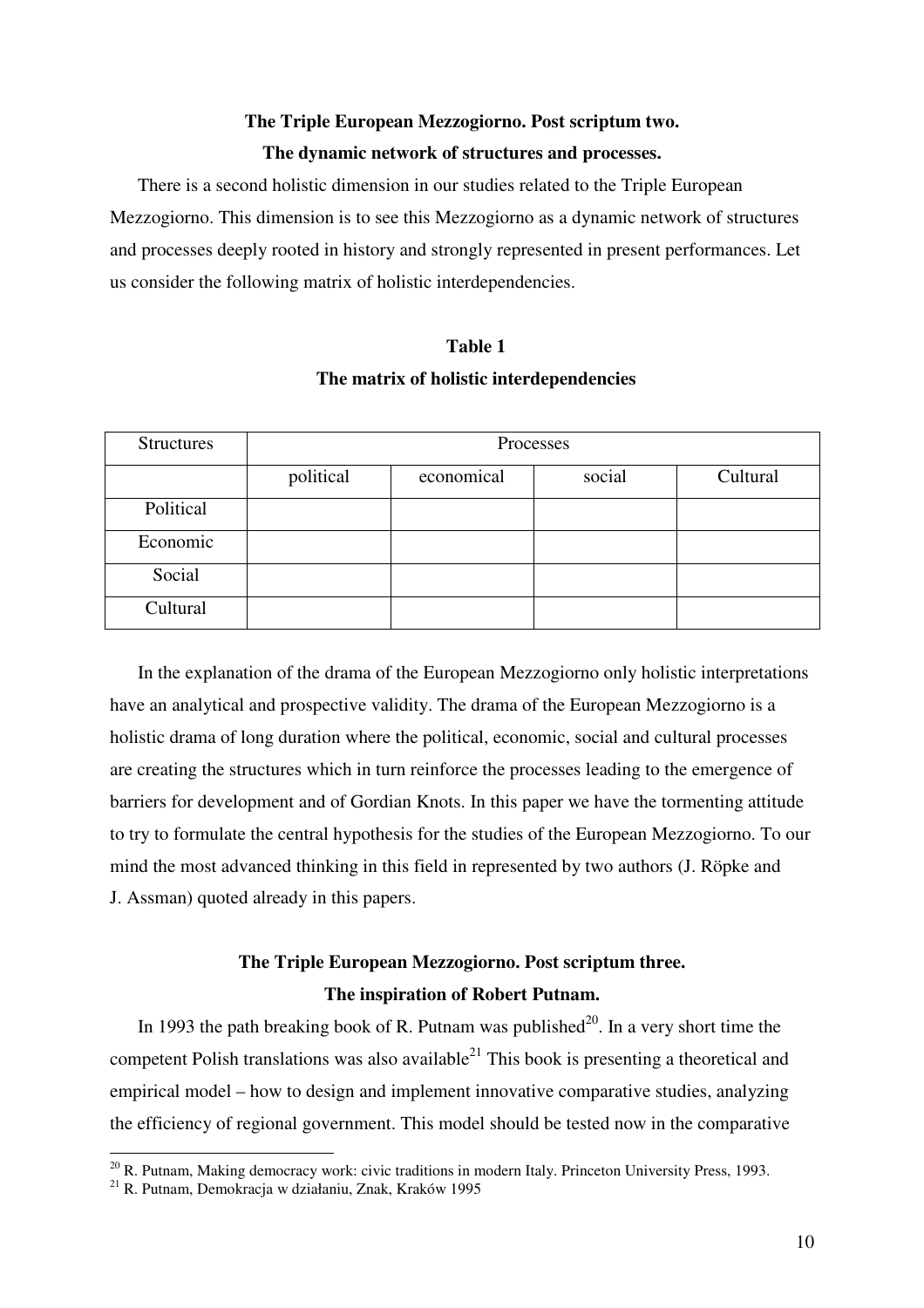analysis of the efficiency of regional government in Southern Italy, Eastern Germany and Eastern Poland. This is a very complicated and challenging task facing difficulties not experienced by R. Putman. We must however have the intellectual and moral courage to face this task as a Programme of well organized research activities for the years 2009-2011. In this context we see that the studies related to the Triple European Mezzogiorno cannot be reduced to a set off publications and conferences organized only in short term perspective. The drama of the Triple European Mezzogiorno must be seen in the climate of immediate urgency. In this climate we must find a new paradigm a new set of questions and answers to find Alexandrian Solutions for the Gordian Knots of the European Mezzogiorno. This is however a long term process which must be started now to achieve results in the not too distant future.

## **The Triple European Mezzogiorno. Post scriptum four. The cultural landscapes as resources for the future.**

The processes of long duration have created in the Triple European Mezzogiorno a splendid set of cultural landscapes as extremely valuable resources for the future. In the context of the proposed research Programme we should try to reinvent the theory of the cultural landscape and prepare set of publications and other mass media presentations incorporating into the global perception the cultural landscapes of the Triple European Mezzogiorno. This is field of potential effective cooperation of the domain of science, art and business.

# **The Triple European Mezzogiorno. Post scriptum five. The set of 20 regions and the mosaic of 500 localities.**

In both theoretical and pragmatic perspective the thesis that the Triple European Mezzogiorno is ,,*a monolithic sea of backwardness"* is just wrong. The Triple Mezzogiorno is a set of 20 differentiated regions and a mosaic of 500 localities. The mosaic hypothesis $^{22}$  has not only a cognitive dimension, it has also a pragmatic dimension in the mosaic, if is easier to find the dimensions of hope.

 $22$  D. Ietri, F. Rota, The Italian Mosaic Facing competitiveness and innovation [in:] A. Kukliński, K. Pawłowski (eds) Europe – the strategic choices, Nowy Sącz 2005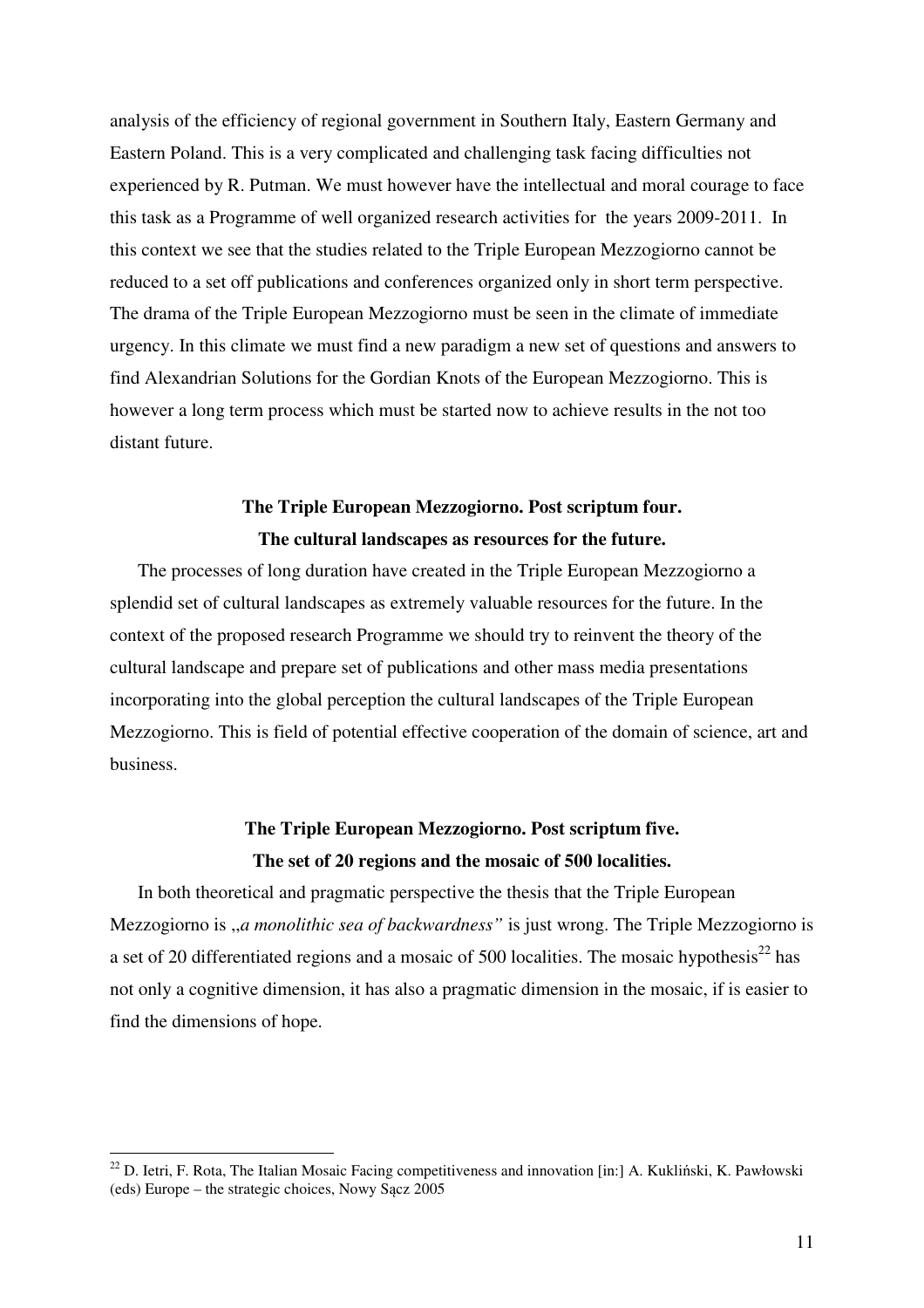# **The Triple European Mezzogiorno. Post scriptum six. Benchmarking and the Münchhausen Chance.**

The Programme of the Triple European Mezzogiorno should envisage the creation *primo* – of a comprehensive data bank

*secundo* – a efficient system of monitoring and benchmarking.

If we would like to apply a more dramatic terminology used in this paper we can propose the idea of an observatory of the emerging Münchhausen chances.

# **The Triple European Mezzogiorno. Post scriptum seven. The Regio Futures Programme**

We assume that the majority of the regions of the Triple European Mezzogiorno in the next decades of the XXI century will be able to use the Münchhausen chance. The Regio Future Programme and its main mission to develop the self programming capacity of the region is a direct invitation extended to the Triple Mezzogiorno. The will and ability to accept this invitation and prepare a set of studies analyzing there own experiences and prospects – is an important test opening good perspectives for the future of the XXI century. The Regio Futures Programme could be seen as a common the dominator for future oriented activities of the Regions of The Triple Mezzogiorno.

# **The Triple European Mezzogiorno. Post Scriptum eight. The drama of Italian Mezzogiorno.**

The developmental failure of The Italian Mezzogiorno is the *causa celebra* of social sciences of the XX century. We are in a fortunate position to read the synthetic study of Anna Gasior-Niemiec<sup>23</sup> which to my mind is one of the best contributions trying to explain the mystery of Mezzogiorno in a holistic perspective analyzing jointly the transformations in the fields of reality ideology, arts and social sciences. An extended English version of this study will be available very soon in the internet shape and later in the Gutenberg Version.

In this context I would like to present a different approach and concentrate attention on the fundamental question who is responsible for the historical developmental failure of The Mezzogiorno. I would like to outline three domains of this responsibility:

 $\overline{a}$ <sup>23</sup> A. Gąsior-Niemiec, Mezzogiorno. Próba reinterpretacji, Studia Regionalne i Lokalne, 1/2003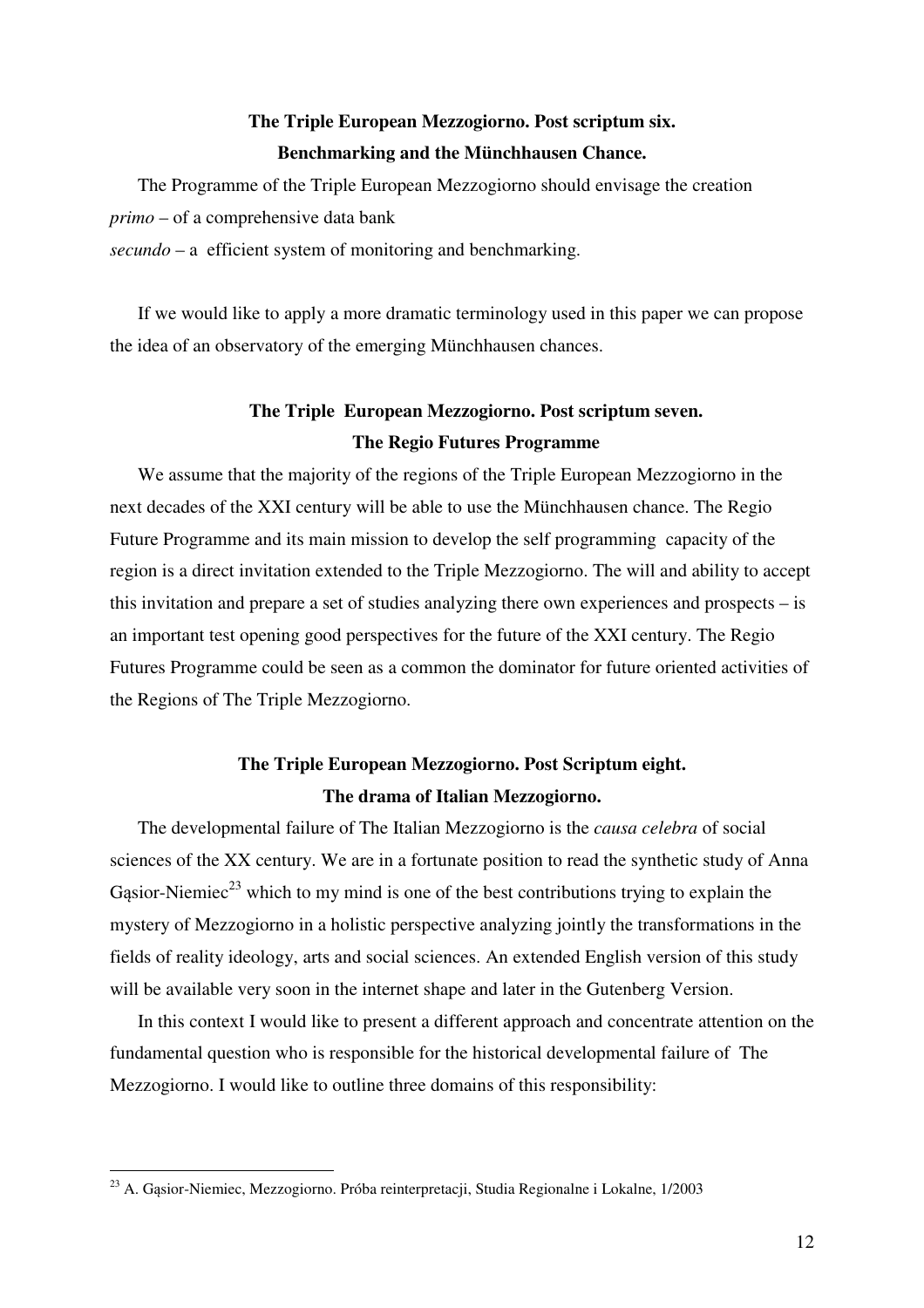1) the endogenous internal responsibility of the social, economic, political and cultural structures prevailing in the historical experiences of Mezzogiorno

2) The exogenous responsibility of the consecutive Italian Governments designing and implementing wrong social, economic, policies in relation to Mezzogiorno.

3) The exogenous responsibility of the European Commission, which was not able to find an effective and innovative approach to be applied in the ,,*Hopeless case*" of Mezzogiorno.

#### **One**

The social, economic, political and cultural structures are a pronounced phenomenon of long duration where the emergence of developmental barriers and Gordian Knots changed it self in to an *objective* historical reality. This process has a strong psychological dimension meaning that the elites of Mezzogiorno have developed a psychology of satisfaction in the framework of a *lagging behind* mentality – lagging behind is keeping open the external flows of financing coming from the Italian Government and The European Union. In these conditions the inducements to apply the baron von Münchhausen operation are very limited if existing at all.

#### **Two**

We need a grand comprehensive study analyzing the performance of the consecutive Italian Governments in the domain of Italian Meszzogiorno. There is a paradox in these experiences: there was a very high rate of almost permanent governmental change. At the same time the structures of the Cassa per il Mezzogiorno were extremely stiff designing and implementing more of less the same set of wrong policies totally disregarding the miserable results those polices.

#### **Three**

The experience of the European Commission in the domain of the Italian Mezzogiorno is also a failure. It is very interesting to note that the huge and highly competent apparatus of the European Commission was not able to discover that ,,*something is going wrong in the Italian Mezzogiorno"*, that the structural funds of the European Union are not used efficiently in The Italian Mezzogiorno. This is an example of the weakness of the monitoring institutions of the Commission. These monitoring institutions were concentrating attention on the formal process related to the absorption of the structural funds. The substantial monitoring, the answer to the questions related to the reality of development processes in the Italian Mezzogiorno, were recognized as matters practically outside the attention of the European Commission.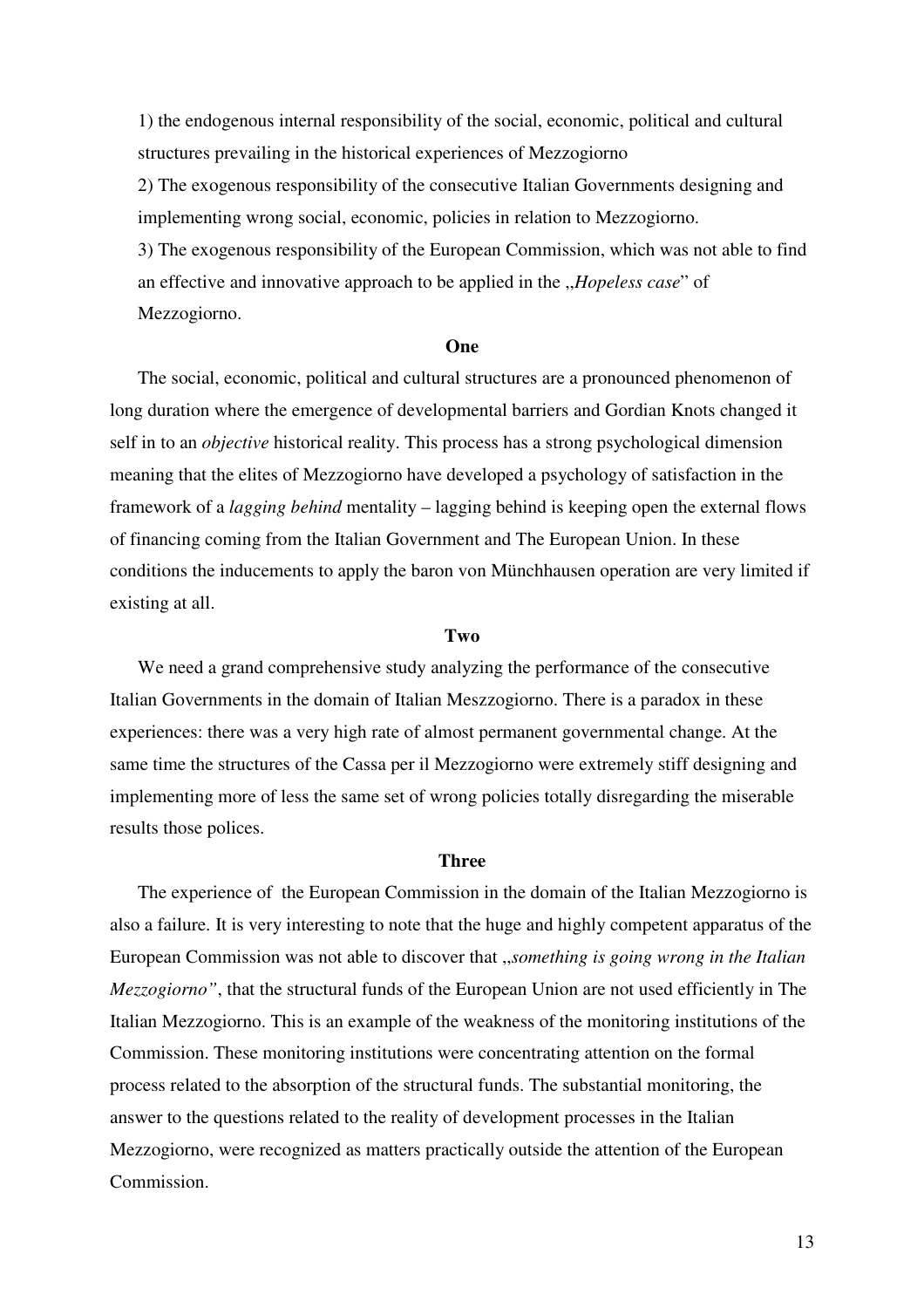Reading this pessimistic review of the experiences of the XX century we are formulating a question, if there is any substantial hope that the XXI century will create an Alexandrian Solution for the Gordian Knots of the Italian Mezzogiorno. Can we say that inside the political, economic, social and cultural structures of the Italian Mezoogiorno new forces are emerging creating processes leading to the renaissance of Mezzogiorno. Can we say that the Italian Government and The European Union will discover a set of solutions driving positive change in the reality of the Italian Mezzogiorno.

## **The Triple European Mezzogiorno. Post Scriptum nine. The challenge of The Gordian Knots.**

In this paper we are trying to prove that the concept of the Gordian Knots and Alexandrian Solutions can be tested in the reality of the Triple European Mezzogiorno. Can we really say that there are strong common denominators in the realities of Southern Italy, Eastern Germany and Eastern Poland. These common denominators must be very strong to support the concept of the Triple European Mezzogiorno, which was used in this paper I hope in an analytically convincing way. If we reject this point of view, we can say that we need to design three separate monographic studies of the experiences of Southern Italy, Eastern Germany and Eastern Poland. If each study not the genus proximmum, but the differentia specifica of each region is most important. In both cases a comparative European reflexion is a challenging task for social sciences trying to use the metaphor of Gordian Knots in the exploration of the changing scene of European Regions.

\* \* \*

This paper is not a conventional academic contribution. It is rather a set of notes, observations and suggestions trying to convince the interested readers to join the intellectual and pragmatic effort trying to answer the question to what extend the concepts of Gordian Knots is an effective metaphor in our Regio Futures Programme.

Warsaw May 12-2008 \* \* \*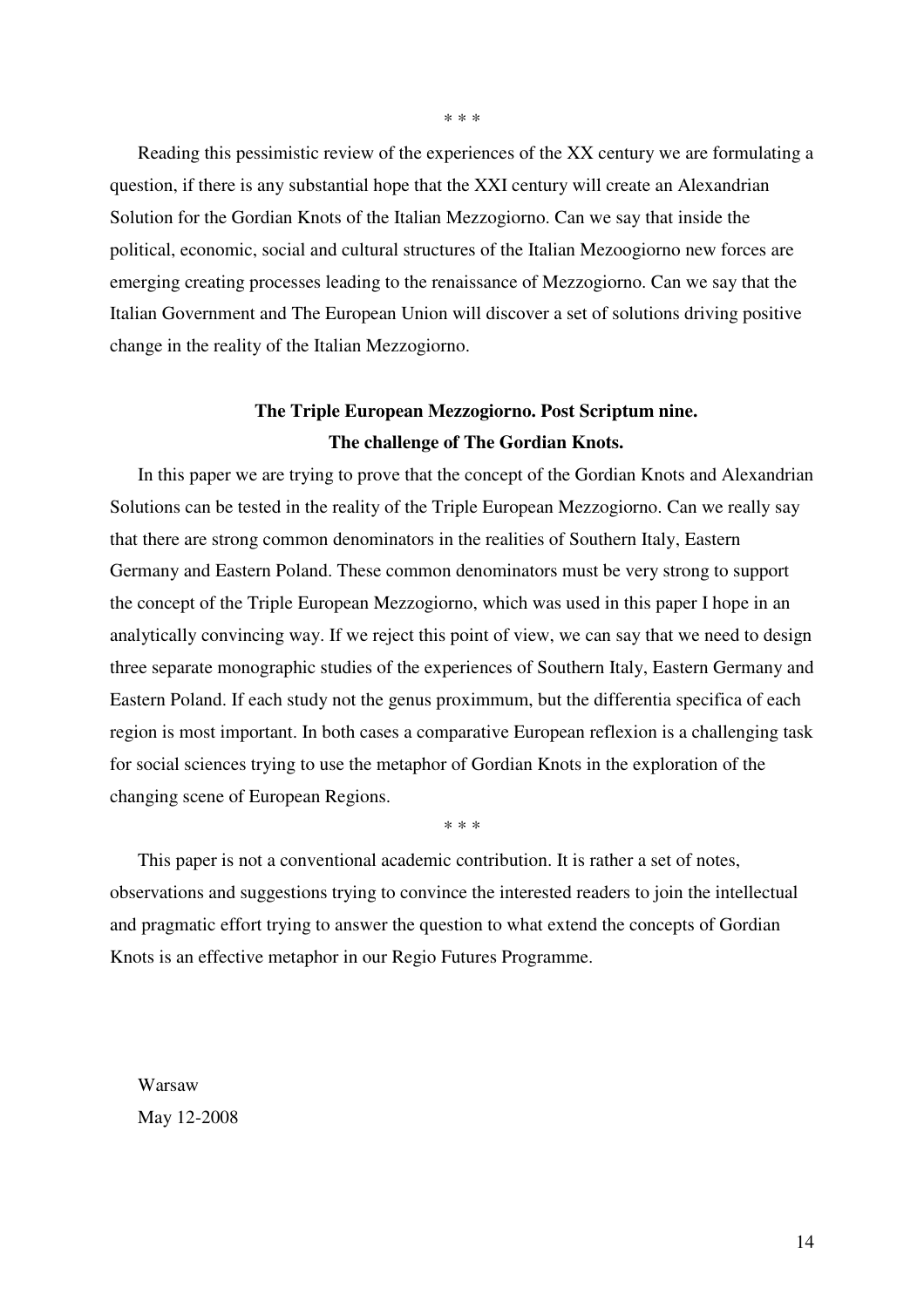#### **A prospective Review.**

K. Rybiński, P. Opała, M. Hołda Gordian Knots of the  $21<sup>st</sup>$  century volume 2, Regional Development Forum, Ministry of Regional Development, Warsaw 2008, 160 pages.

#### **The Mission of the volume.**

The rich and innovative content of this concise volume, can be seen as a triple contribution. *Primo* – a contribution to develop our knowledge and imagination related to the great drama of the XXI century. The metaphor of Gordian Knots and Alexandrian Solutions is a very efficient intellectual and pragmatic instrument supporting our perception of realities and ideologies shaping the XXI century. The volume is respecting all criteria of an academic contribution. But this is not a hermetic professional volume. It is written in a spirit of open minded presentation, which can be seen as a useful contribution for the very broad circles of educated public opinion which is sometimes interested in concise volumes analyzing the experiences and prospects of the XXI century

*Secundo* – a contribution to the Regio Futures Programme designed and implemented under the auspices of the Polish Ministry of Regional Development. The III Warsaw Conference will demonstrat that the Regio Future Programme is a global Programme. The Gordian Knots volume is an integral part of the III Warsaw Conference (June  $9 - 10\,2008$ ) via two channels of analysis

**one** – supplying a general global background to all considerations related to the Future of Regions

**Two** – supplying specific arguments opening the way to introduce the Gordian Knots as a concept which could and should be applied in regional analysis (see chapter four) *Tertio* – in ambitious interpretation the volume may be seen as a modest, but valuable contribution supporting the process of the design and implementation of the grand new Programme of the Club of Rome – New Path for World Development. In this context the volume will be presented at the International Conference – The Gordian Knots and Alexandrian Solutions, The Perspectives of the XXI century. This conference will be organized by the Polish Economic Society under the auspices of the Club of Rome, of the Polish Ministry for Regional Development and of the Ernst and Young Corporation (Poland). The Conference will take place in Warsaw October 23-26 2008.

\* \* \*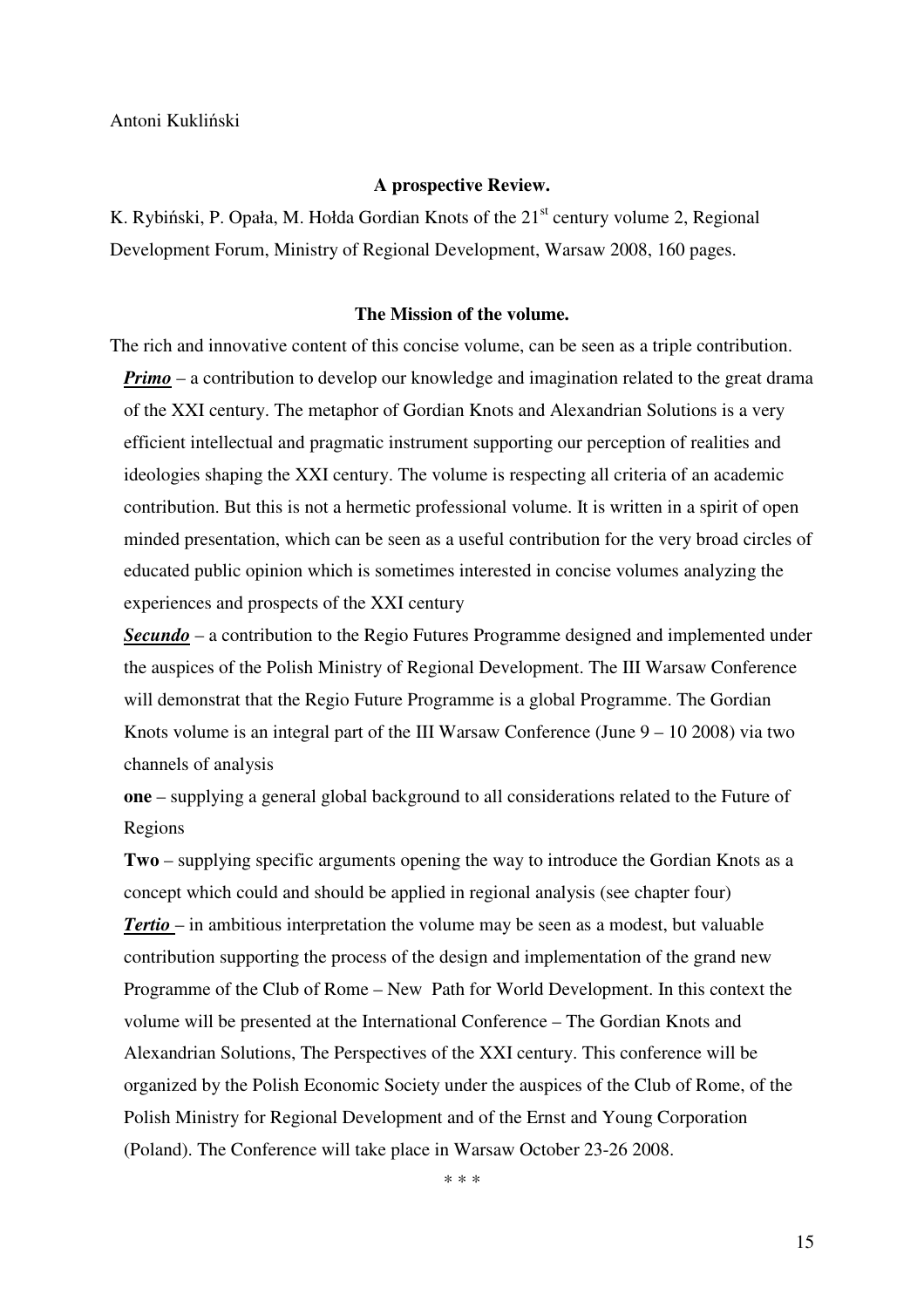The K. Rybiński volume will be introduced by the Author to the Aurelio Peccei Conference of the Club of Rome: Strategies for a Sustainable Planet Rome 16-17 June 2008.

\* \* \*

The volume Gordian Knots will have different interpretations and different applications. It is just the beginning of a long way to develop a holistic Programme – The Gordian Knots of the XXI century.

#### **The scope of the volume**

The scope of the volume is very broad and comprehensive. It is not however a holistic volume. The whole domain of culture is beyond the scope of the attention of the volume. The scope of the volume is dominated by six global fields important as scenes of the emergence of the Gordian Knots: The global finances The global economy The global governance and geopolitical transformations The global demography The global environment

The global science and technology

This is a very broad panorama of realities structures and processes of long duration which create the Gordian Knots. The volume is accepting the silent assumption, that the Gordian Knot is preponderantly a global phenomenon. The volume is however – not excluding interpretation that the Gordian Knots, can be seen in a full set of spatial scales including the global scale, the continental scale, the subcontinental scale, the national scale, the regional scale and the local scale. The spatial scale is especially important in the interpretation of the dramatic interaction of Gordian Knots and Alexandrian Solutions seen as a feasible reality or as an utopian dream. In this spirit let us present the Panorama of six substantial fields and six spatial scales.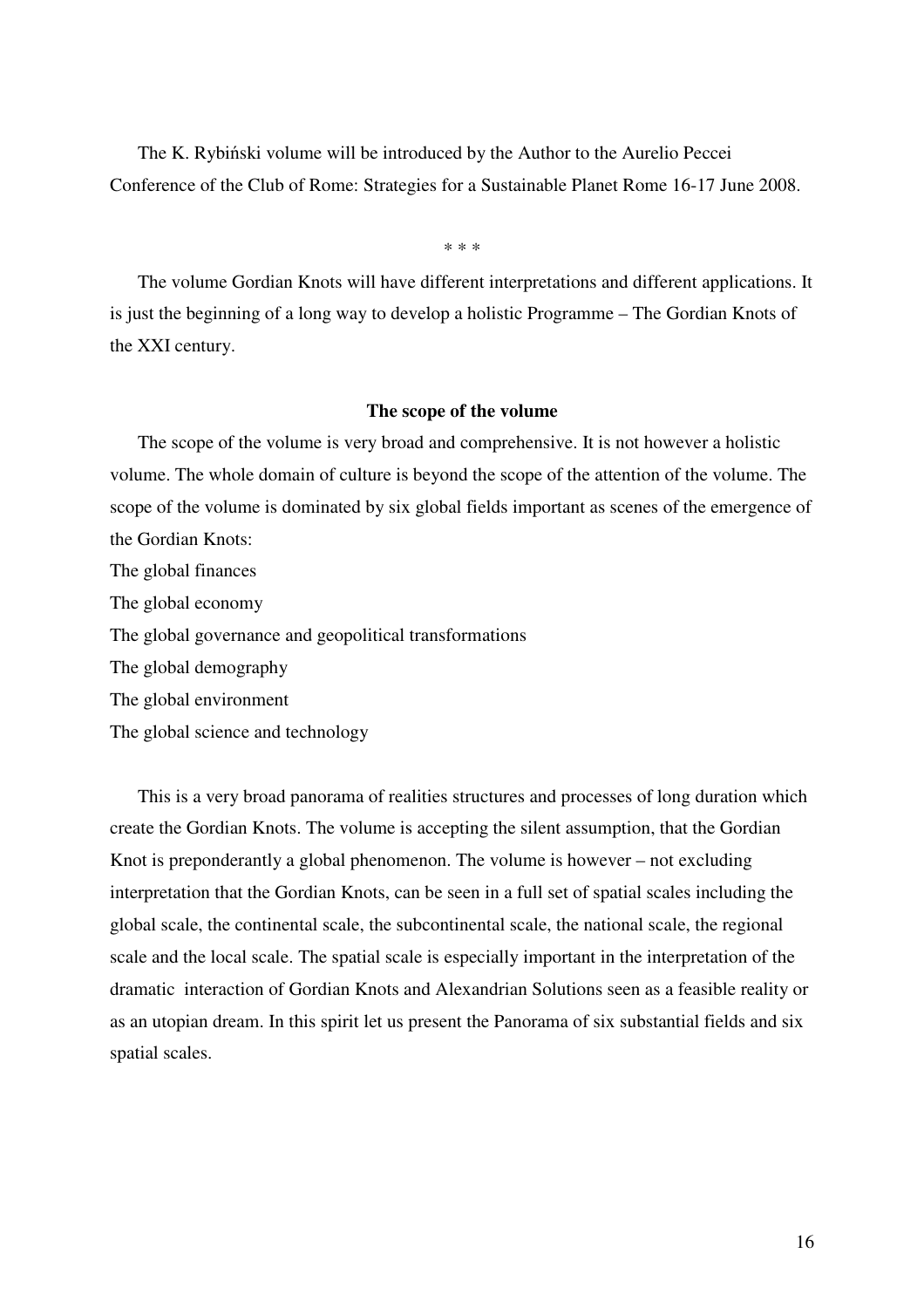| Table 1                                                                       |
|-------------------------------------------------------------------------------|
| Gordian knots – The Panorama of six substantial fields and six spatial scales |

| Global fields             | The spatial scales |             |              |          |          |       |
|---------------------------|--------------------|-------------|--------------|----------|----------|-------|
|                           | Global             | Continental | subcontinent | national | Regional | local |
| Finances                  |                    |             |              |          |          |       |
| Economy                   |                    |             |              |          |          |       |
| Governance                |                    |             |              |          |          |       |
| Demography                |                    |             |              |          |          |       |
| Environment               |                    |             |              |          |          |       |
| Science and<br>technology |                    |             |              |          |          |       |
|                           |                    |             |              |          |          |       |

In the context of the Regio Futures Programme two columns of Table 1 are most important, the column of the glob and the column of the Region. The Regional Interpretation of the Gordian Knots will be outlined in the parallel studies of A. Kukliński and A. Gąsior-Niemiec

## **The intellectual and the pragmatic axis of the volume.**

The axis Gordian Knots – Alexandrian Solutions is the critical strategic element of the volume and of the International Research Programme in toto.

### **Table 2**

## **The axis of the volume**

| The Gordian Knots | The fields of transformation of         | The Alexandrian |  |
|-------------------|-----------------------------------------|-----------------|--|
|                   | Knots into Solutions                    | Solutions       |  |
| A                 | The discovery and analyze of the        | A               |  |
|                   | Gordian Knots                           |                 |  |
| B                 |                                         | B               |  |
|                   |                                         |                 |  |
| C                 | The recognition of the existence of the | $\subset$       |  |
|                   | Gordian Knots by the grand decision     |                 |  |
| D                 | making elites                           | D               |  |
|                   |                                         |                 |  |
| E                 |                                         | E               |  |
|                   |                                         |                 |  |
| F                 | The decisions to apply the Alexandrian  | F               |  |
|                   | solutions and the implementation of     |                 |  |
| Ect.              | these decisions                         | Ect.            |  |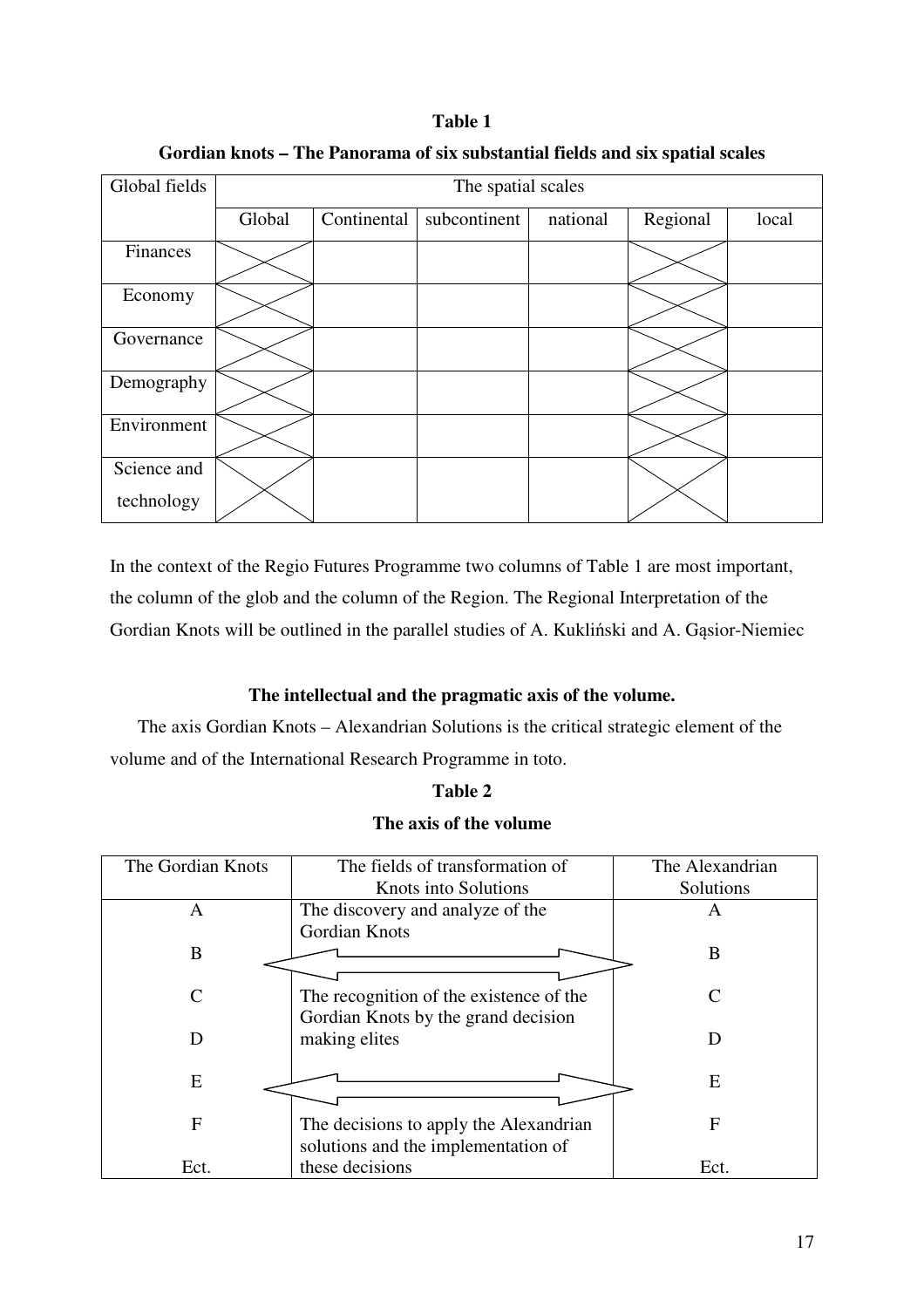The discovery and analysis of the Gordian Knots is a comprehensive intellectual and cultural challenge. But it is a challenge inside our mental and moral capacities. Our Conferences, Publications and Research Programmes, have the full capacities to respond to this demand of the global scene. The volume *Gordian Knots of the XXI century* is an excellent starting point for this cognitive and pragmatic process.

The second field or stage in much more difficult may be even impossible to achieve. The greatest tragedy of the XXI century is the total strategic blindness of the grand global elites. The authors of the volume Gordian Knots are less pessimistic in their judgment. In the volume we find indications that the global financial elites are starting to recognize that there are Gordian Knots in the global financial system. But even in this optimistic interpretation we have a long way to go to get the decision to apply the Alexandrian Solutions which can be seen as a feasible reality and non only an utopian dream.

#### **Conclusion**

The volume *Gordian Knots of the 21st century* is published just in time to have a set multidimensional applications

*Primo* – as a contribution interesting for the relative broad public opinion

*Secundo* – as a contribution to the Regio Future Programme and especially to the III Warsaw Conference June 9-10

*Tertio*- as a potential contribution to the New Programme of the Club Rome – New path for World Development . In these spirit the volume will be introduced to the Club of Rome Conference – Rome June 16-17 2008

*Quarto –* as a contribution to the October Warsaw Conference, The Gordian Knots and Alexandrian Solutions. The Perspectives of the XXI century.

Warsaw May 10 2008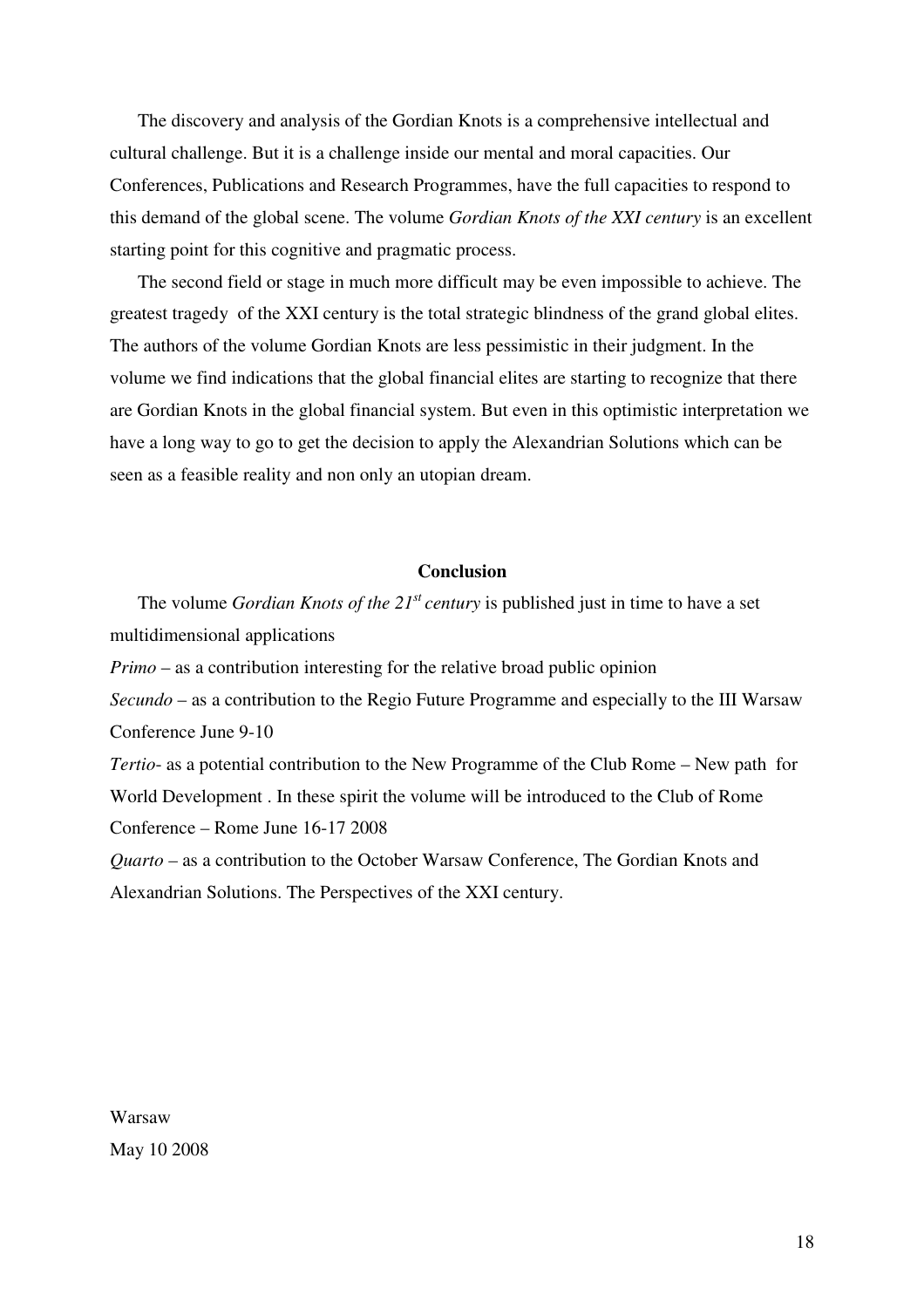### Antoni Kukliński

## **Triple Mezzogiorno Programme T.M.P.**

The main mission of the T.M.P. is to create a field of encounter and controversial discussion testing the approaches of conventional and non conventional wisdom in the European regional studies. We accept the following thematic outline of this paper.

- **I. Conventional versus non conventional wisdom.**
- **II. Regional studies in Europe some diagnostic observations.**
- **III. Regional studies in Germany, Italy and Poland the power of conventional wisdom.**
- **IV. The weakness of conventional wisdom facing the Triple Mezzogiorno of Southern Italy, Eastern Germany and Eastern Poland.**
- **V. The Triple Mezzogiorno as a chance for the approaches of non conventional wisdom.**
- **VI. The new methodological architecture of non conventional wisdom** 
	- **Long duration**
	- **barriers for development**
	- **Gordian Knots**
	- **Alexandrian Solutions**
- **VII. The baron von Münchhausen metaphor .**
- **VIII. The initial stage of the T.M.P.**
- **IX. The T.M.P. as a big push for the Regio Futures Programme.**

## **I. Conventional versus non conventional wisdom**

The concept of conventional wisdom was invented and used very frequently by John Kenneth Galbraith one of the most prominent social scientists and personalities of the XX century. Indirectly in the opera omnia of J.K. Galbraith we find the thesis that conventional wisdom is blocking our ability to understand and explain new phenomena which are outside the knowledge and imagination of the contemporary social sciences. The dilemma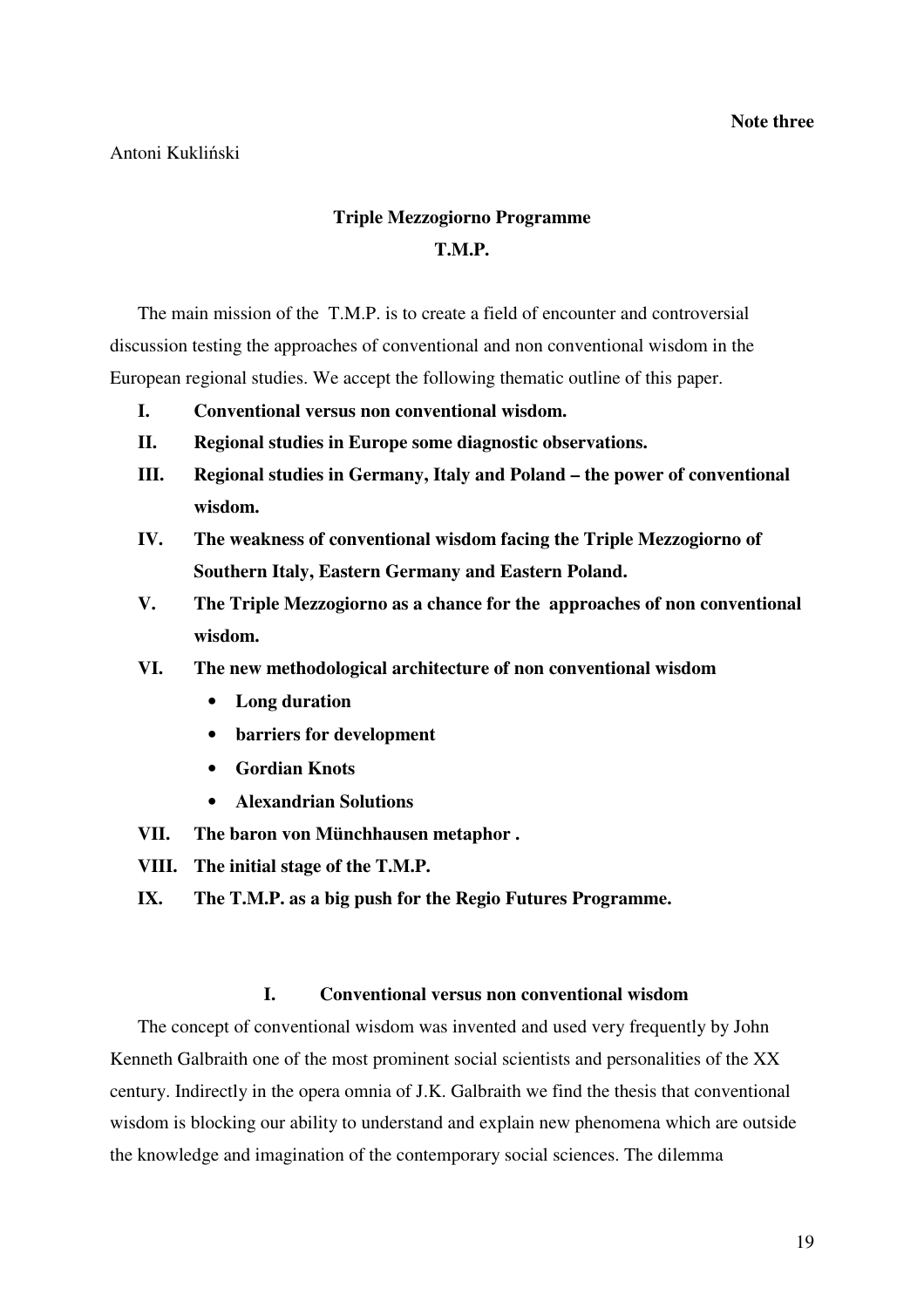conventional versus non conventional wisdom should be interpreted in the context of two other dilemmas most frequently associated with the great names of Gunnar Myrdal and Thomas Kuhn. The Myrdalian dilemma is the dilemma mainstream versus non mainstream approaches. The Kuhnian dilemma is the dilemma of old versus new paradigm. These three dilemmas could be seen as different faces of the transformation of social sciences. We may be tempted to accept **two sequences:**

#### **one**

Conventional wisdom – mainstream approaches – old paradigm

**two**

non conventional wisdom

non mainstream approaches

new paradigm

The reality of the development of social sciences is much more complicated that these simple sequences one and two. In this paper we will concentrate our attention on the first dilemma leaving the Myrdalian and Kuhnian case to another occasion.

### **II. Regional studies in Europe some diagnostic observations**

Regional studies in Europe are a strong interdisciplinary field driven by the dynamic triangle of science – national and regional government – European Commission. Regional studies are an academic field represented by a great galaxy of institutions and personalities. Regional studies are supported by national and regional governments. The European Commision is performing a special role in the promotion of regional studies in Europe.

In this context we can formulate three questions:

- 1) is it possible to outline the emergence of a new model of European regional studies having is own face different for example in relation to the faces of American regional studies
- 2) in the development of European studies can we see the prevailing model incorporated in the sequence
	- conventional wisdom mainstream approaches

old paradigm

3) to what extend the European regional studies are an open innovative stream able to absorb non conventional wisdom and non conventional approaches. This open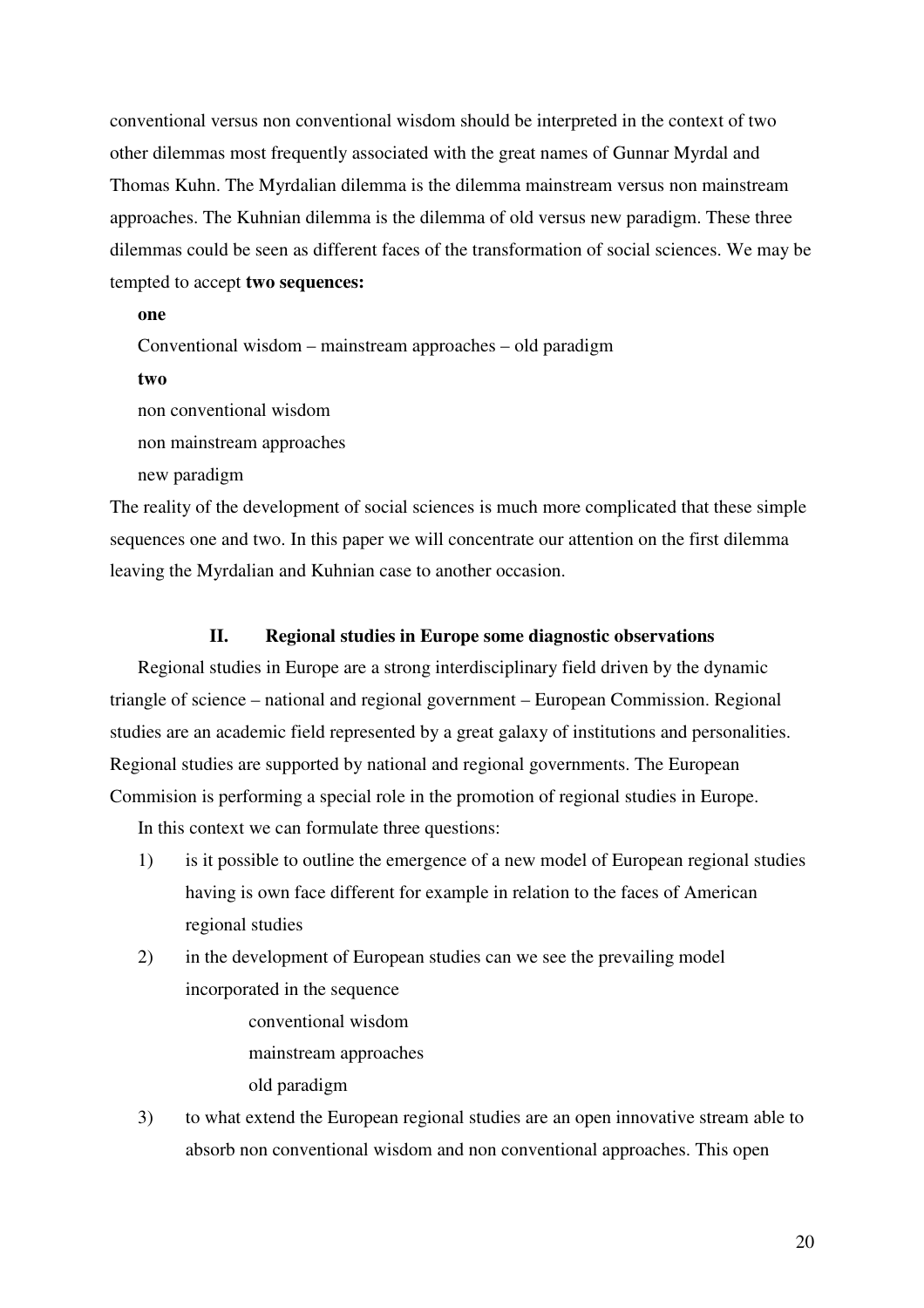minded innovative attitude is leading to the creation of new paradigm in the field of regional studies.

We need a general reflexion related to the power and misery of European Regional studies. We should test and reject the thesis that the European Commision is a stronghold of conventional wisdom in the field of regional studies.

# **III. Regional studies in Germany, Italy and Poland – the power of conventional wisdom.**

The emergence of European regional studies – as a mega field of social sciences – is not excluding the classical developmental trajectory of regional studies as a field functioning in the framework of national experiences. In this sense we continue the well established historical traditions of regional studies in Germany, Italy and in Poland. We can probably define the special intellectual and institutional features of the academic and pragmatic schools of regional studies in Germany, Italy and Poland. To my mind these three schools of regional studies are *hinc and nunc* very firmly dominated by conventional wisdom. Naturally we need a whole set off diagnostic comparative studies in order to confirm or reject this hypothesis.

# **IV. The weakness of conventional wisdom facing the Triple Mezzogiorno of Southern Italy, Eastern Germany and Eastern Poland**

In the earlier parts of this paper we have presented an observation that the conventional wisdom of European regional studies and of the German, Italian and Polish schools of regional studies was not able to answer the fundamental question – why in three European regions developed in the framework of different historical processes a similar galaxy of phenomena has emerged? The conventional wisdom is not able to explain the roots and the main features of these grand question of the Triple European Mezzogiorno.

### **V. The Triple Mezzogiorno as a chance for non conventional wisdom**

We must find new resources of knowledge and imagination to reinvent the Triple Mezzogiorno. This is a chance for non conventional wisdom which probably will be discovered outside the classical limits of regional studies.

The already quoted paper of Jochen Röpke is an excellent example of this line of thinking. The classical, intellectual and pragmatic equipment of regional studies is too weak to face the problem of the Triple Mezzogiorno. We need a holistic social science approach to analyze the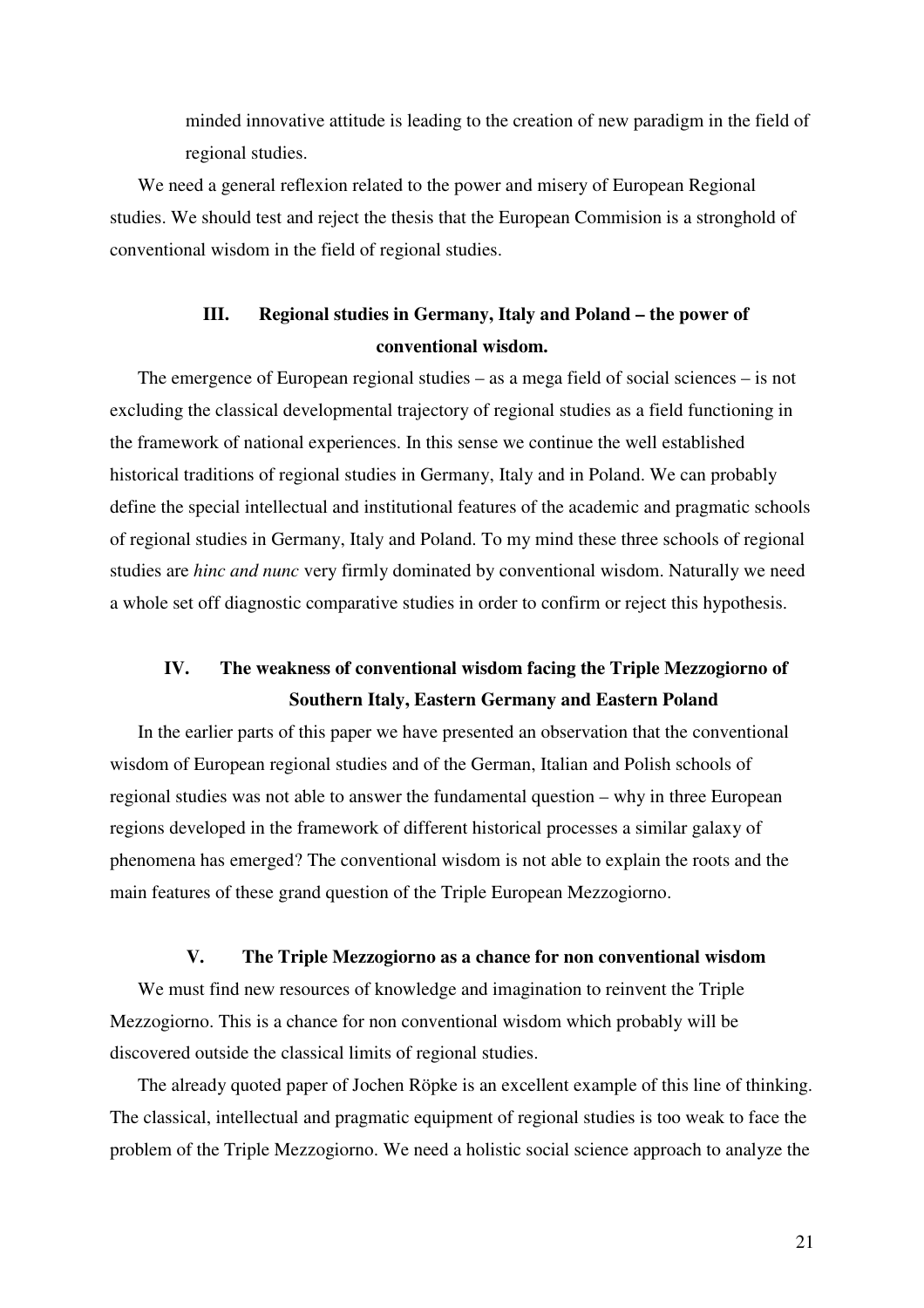dynamic network of structures and processes shaping the past and the future of the Triple Mezzogiorno.

### **VI. The new methodological architecture of non conventional wisdom**

The power of non conventional wisdom is expressed inter alia in the construction of a new conceptual framework. In the earlier parts of this paper we have proposed four concepts to be applied in this context:

> Long duration Barriers for development Gordian Knots Alexandrian Solutions

This is naturally not a comprehensive vision of a new conceptual framework. It is only a suggestion of an opening reflexion in this field.

#### **VII. The baron von Münchhausen metaphor**

Sometimes a paradox is a creative and innovative inducement for the trajectories of our thinking. I think that the Münchhausen paradox is indicating that the crucial choice shaping the future of the Triple Mezzogiorno is the endogenous will to dismantle the barriers for development.

## **VIII. The initial stage of The Triple Mezzogiorno Programme T.M.P.**

The initial stage of T.M.P. is to find twenty personalities willing to see the Triple Mezzogiorno as a fascinating laboratory for the development of non conventional wisdom in the field of social sciences and broad policy oriented approaches.

A brainstorming Meeting of this Team 20, will answer five questions:

- 1. Is the Triple Mezzogiorno a real European Problem ?
- 2. Is the Triple Mezzogiorno a case for the development and application of non conventional wisdom and really holistic approaches and solutions?
- 3. Is the Triple Mezzogiorno a potential field of large scale holistic comparative studies of 1000 enterprises, 50 local governments, 20 regional governments, 20 universities, 50 R and D Institutes, 20 Institutions of Culture ect. We need to develop a deep comparative empirical Knowledge related to the reality of Triple Mezzogiorno.